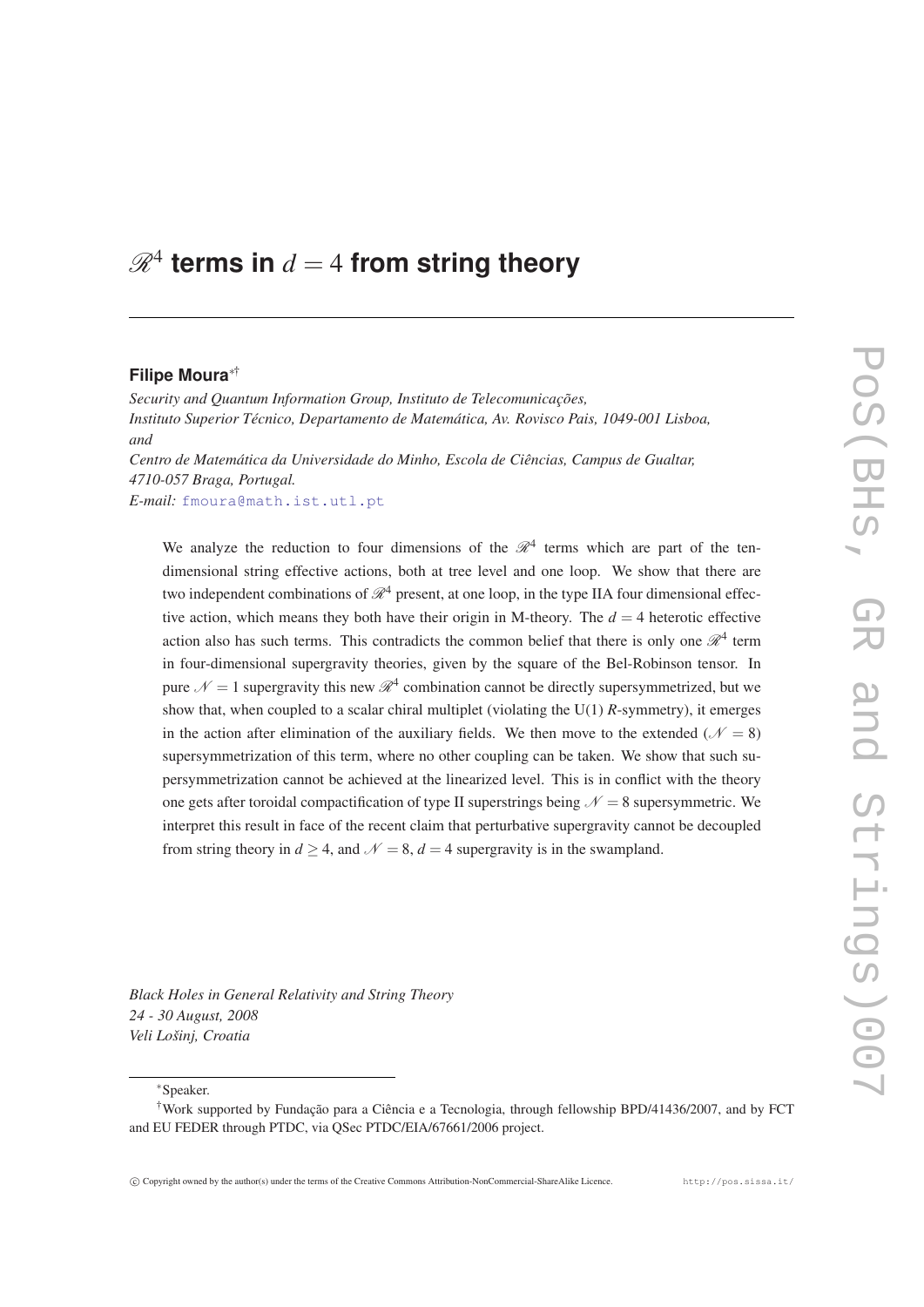# <span id="page-1-0"></span>1.  $\mathcal{R}^4$  terms in  $d = 10$

Type II superstring  $\alpha'^3$  effective actions contain two independent bosonic terms  $I_X, I_Z$  containing four powers of the Riemann tensor, from which two separate superinvariants are built [[1](#page-18-0), [2\]](#page-18-0). These terms are given, at linear order in the NS-NS gauge field *Bmn*, by:

$$
I_X = t_8 t_8 \mathcal{R}^4 + \frac{1}{2} \varepsilon_{10} t_8 B \mathcal{R}^4, I_Z = -\varepsilon_{10} \varepsilon_{10} \mathcal{R}^4 + 4\varepsilon_{10} t_8 B \mathcal{R}^4.
$$
 (1.1)

For the heterotic string another two independent  $\mathcal{R}^4$  terms  $Y_1$  $Y_1$  and  $Y_2$  $Y_2$  appear at order  $\alpha'^3$  [1, 2, [3\]](#page-18-0). Their parts which involve only the Weyl tensor are given respectively by

$$
Y_1 := t_8 \left( \text{tr} \mathcal{W}^2 \right)^2, \ Y_2 := t_8 \text{tr} \mathcal{W}^4. \tag{1.2}
$$

Each  $t_8$  tensor has eight free spacetime indices. It acts in four two-index antisymmetric tensors, as defined in [\[4](#page-18-0), [5](#page-18-0)]. In our case,

$$
t_{8}t_{8}\mathcal{R}^{4} = t^{mnpqrstu}t^{m'n'p'q'r's't'u'}\mathcal{R}_{mnm'n'}\mathcal{R}_{pqp'q'}\mathcal{R}_{rsr's'}\mathcal{R}_{tut'u'},
$$
  
\n
$$
\epsilon_{10}t_{8}B\mathcal{R}^{4} = t^{mnpqrstu}\epsilon^{vwm'n'p'q'r's't'u'}B_{vw}\mathcal{R}_{mnm'n'}\mathcal{R}_{pqp'q'}\mathcal{R}_{rsr's'}\mathcal{R}_{tut'u'},
$$
  
\n
$$
\epsilon_{10}\epsilon_{10}\mathcal{R}^{4} = \epsilon_{vw}^{mnpqrstu}\epsilon^{vwm'n'p'q'r's't'u'}\mathcal{R}_{mnm'n'}\mathcal{R}_{pqp'q'}\mathcal{R}_{rsr's'}\mathcal{R}_{tut'u'}.
$$
\n(1.3)

The effective action of type IIB theory must be written, because of its well known  $SL(2,\mathbb{Z})$ invariance, as a product of a single linear combination of order  $\alpha'^3$  invariants and an overall function of the complexified coupling constant  $\Omega = C^0 + ie^{-\phi}$ ,  $C^0$  being the axion. The order  $\alpha'^3$  part of this effective action which involves only the Weyl tensor is given in the string frame by

$$
\frac{1}{\sqrt{-g}}\mathscr{L}_{\text{IIB}}\bigg|_{\alpha'^3} = -e^{-2\phi}\alpha'^3 \frac{\zeta(3)}{3 \times 2^{10}} \left(I_X - \frac{1}{8}I_Z\right) - \alpha'^3 \frac{1}{3 \times 2^{16} \pi^5} \left(I_X - \frac{1}{8}I_Z\right). \tag{1.4}
$$

The corresponding part of the action of type IIA superstrings has a relative "-" sign flip in the one loop term [[6](#page-18-0)]. This sign difference is because of the different chirality properties of type IIA and type IIB theories, which reflects on the relative GSO projection between the left and right movers:

$$
\frac{1}{\sqrt{-g}}\mathscr{L}_{\text{IIA}}\bigg|_{\alpha'^3} = -e^{-2\phi}\alpha'^3 \frac{\zeta(3)}{3 \times 2^{10}} \left(I_X - \frac{1}{8}I_Z\right) - \alpha'^3 \frac{1}{3 \times 2^{16} \pi^5} \left(I_X + \frac{1}{8}I_Z\right). \tag{1.5}
$$

Heterotic string theories in  $d = 10$  have  $\mathcal{N} = 1$  supersymmetry, which allows corrections already at order  $\alpha'$ , including  $\mathcal{R}^2$  corrections. These corrections come both from three and four graviton scattering amplitudes and anomaly cancellation terms (the Green-Schwarz mechanism). Up to order  $\alpha'^3$ , the terms from this effective action which involve only the Weyl tensor are given by

$$
\frac{1}{\sqrt{-g}}\mathcal{L}_{\text{heterotic}}\Big|_{\alpha'+\alpha'^3} = e^{-2\phi} \left[ \frac{1}{16} \alpha' \text{tr} \mathcal{R}^2 + \frac{1}{2^9} \alpha'^3 Y_1 - \frac{\zeta(3)}{3 \times 2^{10}} \alpha'^3 \left( I_X - \frac{1}{8} I_Z \right) \right] \n- \alpha'^3 \frac{1}{3 \times 2^{14} \pi^5} \left( Y_1 + 4 Y_2 \right). \tag{1.6}
$$

In order to consider these terms in the context of supergravity, one should write them in the Einstein frame. To pass from the string to the Einstein frame, we redefine the metric in *d* (noncompact) dimensions through a conformal transformation involving the dilaton, given by

$$
g_{\mu\nu} \to \exp\left(\frac{4}{d-2}\phi\right)g_{\mu\nu}, \mathscr{R}_{\mu\nu}{}^{\rho\sigma} \to \exp\left(-\frac{4}{d-2}\phi\right)\widetilde{\mathscr{R}}_{\mu\nu}{}^{\rho\sigma},\tag{1.7}
$$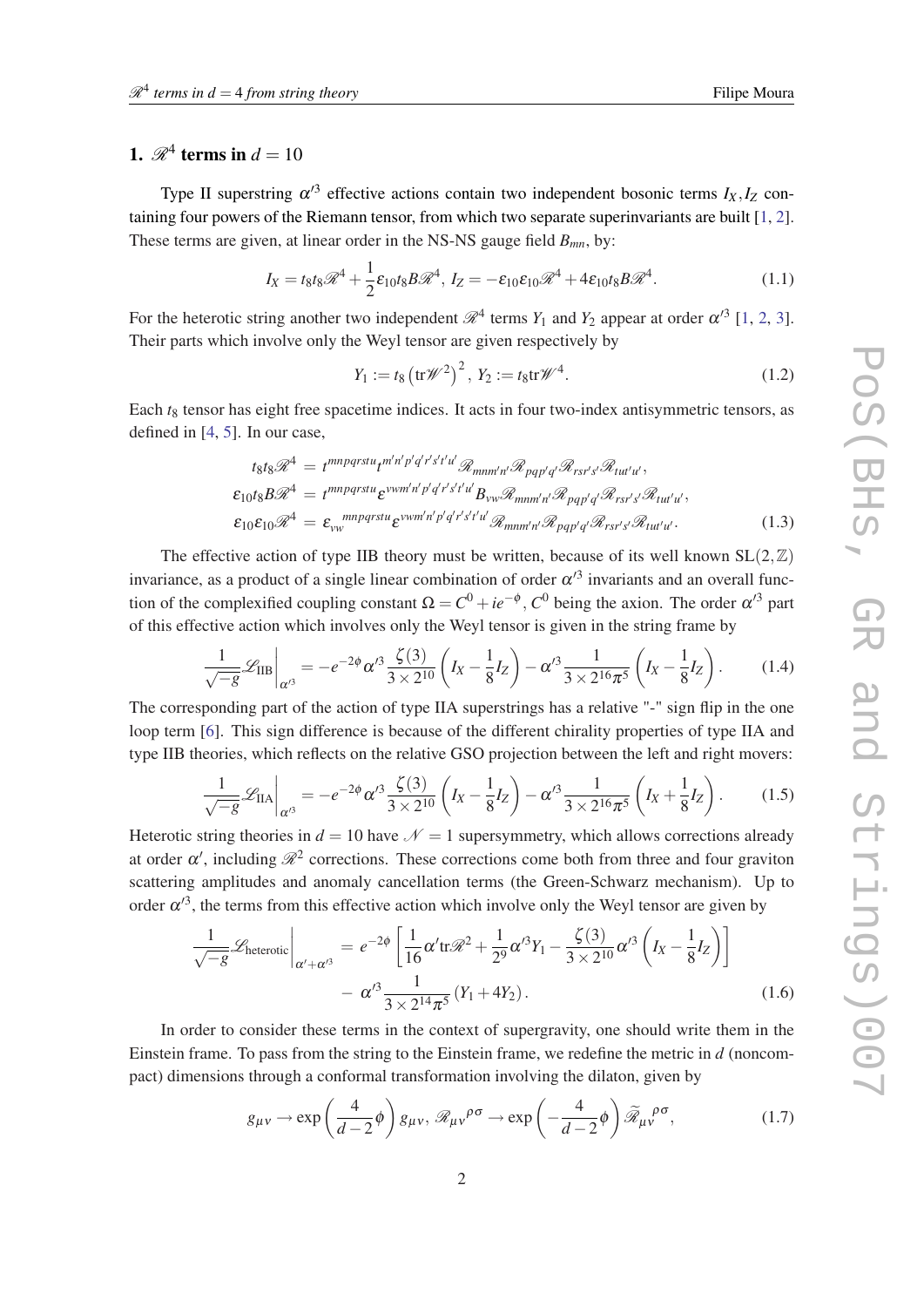<span id="page-2-0"></span>with  $\widetilde{\mathcal{R}}_{\mu\nu}^{\ \ \rho\sigma} = \mathcal{R}_{\mu\nu}^{\ \ \rho\sigma} - \delta_{\left[\mu\right.}^{\left[\rho\right.}\nabla_{\left. v\right]}^{\left.\right.}\nabla^{\left.\sigma\right]}\phi.$ 

Let  $I_i(\mathcal{R},\mathcal{M})$  be an arbitrary term in the string frame lagrangian.  $I_i(\mathcal{R},\mathcal{M})$  is a function, with conformal weight  $w_i$ , of any given order in  $\alpha'$ , of the Riemann tensor  $\mathscr R$  and any other fields - gauge fields, scalars, and also fermions - which we generically designate by  $\mathcal M$ . The transformation above takes  $I_i(\mathcal{R}, \mathcal{M})$  to  $e^{\frac{4}{d-2}w_i\phi}I_i(\widetilde{\mathcal{R}}, \mathcal{M})$ . After considering all the dilaton couplings and the effect of the conformal transformation on the metric determinant factor  $\sqrt{-g}$ , the string frame lagrangian

$$
\frac{1}{2}\sqrt{-g} e^{-2\phi} \left( -\mathcal{R} + 4(\partial^{\mu} \phi) \partial_{\mu} \phi + \sum_{i} I_{i}(\mathcal{R}, \mathcal{M}) \right)
$$
(1.8)

is converted into the Einstein frame lagrangian

$$
\frac{1}{2}\sqrt{-g}\left(-\mathcal{R}-\frac{4}{d-2}\left(\partial^{\mu}\phi\right)\partial_{\mu}\phi+\sum_{i}e^{\frac{4}{d-2}\left(1+w_{i}\right)\phi}I_{i}(\widetilde{\mathcal{R}},\mathcal{M})\right).
$$
(1.9)

Next we will take the terms we wrote above, but reduced to four dimensions, in the Einstein frame.

# 2.  $\mathscr{R}^4$  terms in  $d = 4$

In four dimensions, the Weyl tensor can be decomposed in self-dual and antiself-dual parts  $1$ :

$$
\mathscr{W}_{\mu\nu\rho\sigma} = \mathscr{W}_{\mu\nu\rho\sigma}^+ + \mathscr{W}_{\mu\nu\rho\sigma}^-,\mathscr{W}_{\mu\nu\rho\sigma}^+ := \frac{1}{2} \left( \mathscr{W}_{\mu\nu\rho\sigma} \pm \frac{i}{2} \varepsilon_{\mu\nu}^{\lambda\tau} \mathscr{W}_{\lambda\tau\rho\sigma} \right). \tag{2.1}
$$

The totally symmetric Bel-Robinson tensor is given in four dimensions by  $\mathcal{W}_{\mu\rho\nu\sigma}^+ \mathcal{W}_{\tau\lambda}^{-\rho\sigma}$ . In the van der Warden notation, using spinorial indices [[7](#page-18-0)], to  $\mathcal{W}^+_{\mu\rho\nu\sigma}$ ,  $\mathcal{W}^-_{\mu\rho\nu\sigma}$  correspond the totally symmetric  $\mathcal{W}_{ABCD}$ ,  $\mathcal{W}_{\dot{A}\dot{B}\dot{C}\dot{D}}$  being given by (in the notation of [[8](#page-18-0)])

$$
\mathscr{W}_{ABCD}:=-\frac{1}{8}\mathscr{W}_{\mu\nu\rho\sigma}^{+}\sigma_{\underline{AB}}^{\mu\nu}\sigma_{\underline{CD}}^{\rho\sigma},\mathscr{W}_{\dot{A}\dot{B}\dot{C}\dot{D}}:=-\frac{1}{8}\mathscr{W}_{\mu\nu\rho\sigma}^{-}\sigma_{\underline{A}\underline{B}}^{\mu\nu}\sigma_{\underline{CD}}^{\rho\sigma}.
$$

The Bel-Robinson tensor is simply given by  $\mathcal{W}_{ABCD}\mathcal{W}_{\dot{A}\dot{B}\dot{C}\dot{D}}$ ; the decomposition (2.1) is written as

$$
\mathcal{W}_{\dot{A}\dot{A}\dot{B}\dot{B}\dot{C}\dot{C}D\dot{D}} = -2\varepsilon_{\dot{A}\dot{B}}\varepsilon_{\dot{C}\dot{D}}\mathcal{W}_{ABCD} - 2\varepsilon_{AB}\varepsilon_{CD}\mathcal{W}_{\dot{A}\dot{B}\dot{C}\dot{D}}.\tag{2.2}
$$

In four dimensions, there are only two independent real scalar polynomials made from four powers of the Weyl tensor [[9\]](#page-18-0), given by

$$
\mathcal{W}^2_+\mathcal{W}^2_- = \mathcal{W}^{ABCD}\mathcal{W}_{ABCD}\mathcal{W}^{\dot{A}\dot{B}\dot{C}\dot{D}}\mathcal{W}_{\dot{A}\dot{B}\dot{C}\dot{D}},\tag{2.3}
$$

$$
\mathcal{W}_{+}^{4} + \mathcal{W}_{-}^{4} = \left(\mathcal{W}^{ABCD}\mathcal{W}_{ABCD}\right)^{2} + \left(\mathcal{W}^{\dot{A}\dot{B}\dot{C}\dot{D}}\mathcal{W}_{\dot{A}\dot{B}\dot{C}\dot{D}}\right)^{2}.
$$
 (2.4)

In particular, the Weyl-dependent parts of  $I_X, I_Z, Y_1, Y_2$ , when computed directly in  $d = 4$  (i.e. replacing the ten dimensional indices  $m, n, \ldots$  by the four dimensional indices  $\mu, v, \ldots$ ), should be

<sup>&</sup>lt;sup>1</sup>We used latin letters -  $m, n, \ldots$  to represent ten dimensional spacetime indices. From now on we will be only working with four dimensional spacetime indices which, to avoid any confusion, we represent by greek letters  $\mu, \nu, \ldots$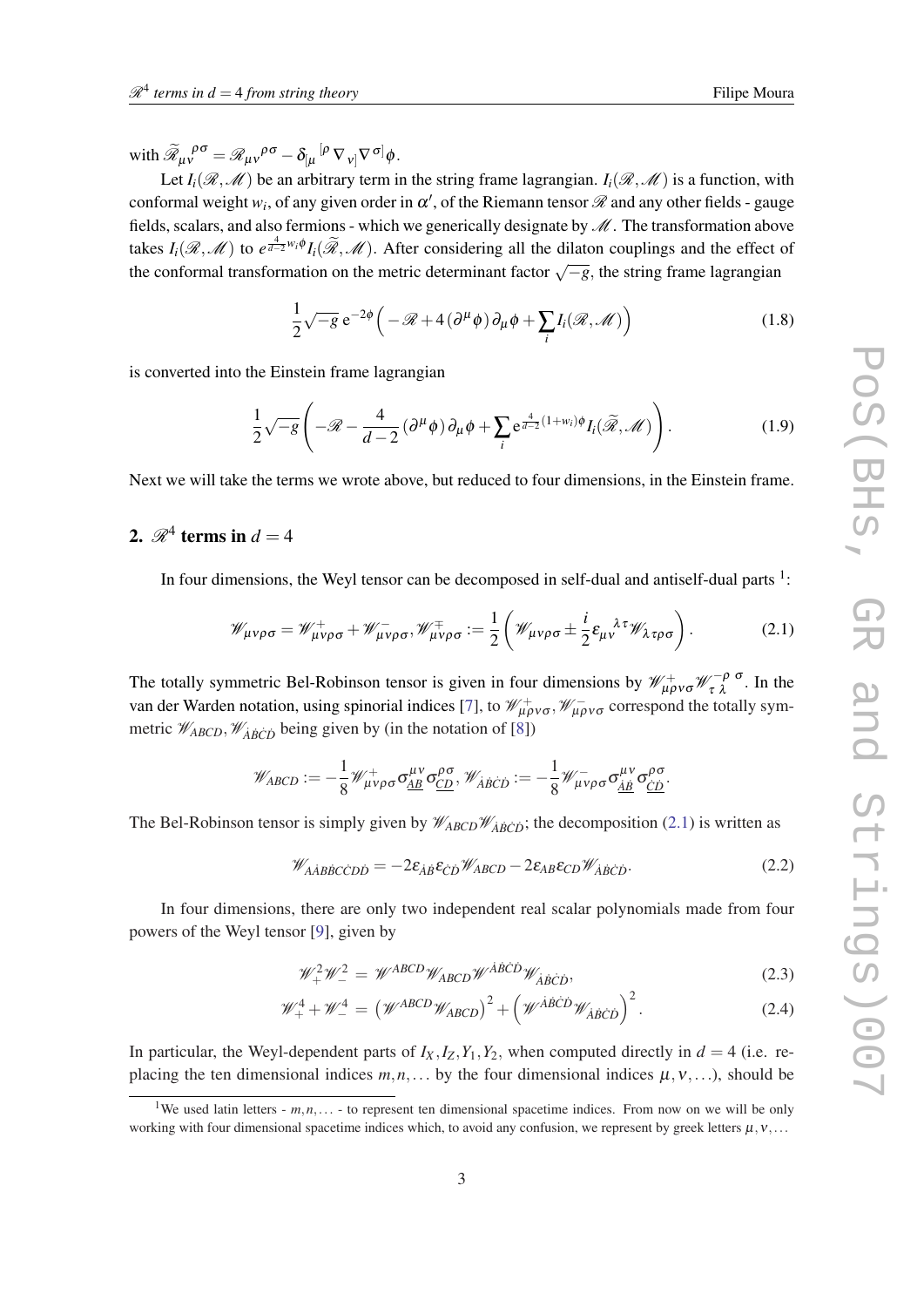<span id="page-3-0"></span>expressed in terms of them. The resulting  $\mathcal{W}^4$  terms are (see [\[10](#page-19-0)] for details):

$$
I_X - \frac{1}{8}I_Z = 96\mathcal{W}_+^2\mathcal{W}_-^2,\tag{2.5}
$$

$$
I_X + \frac{1}{8}I_Z = 48 \left(\mathcal{W}_+^4 + \mathcal{W}_-^4\right) + 672 \mathcal{W}_+^2 \mathcal{W}_-^2,\tag{2.6}
$$

$$
Y_1 = 8\mathscr{W}_+^2 \mathscr{W}_-^2,\tag{2.7}
$$

$$
Y_1 + 4Y_2 = 80\mathcal{W}^2_+\mathcal{W}^2_- + 4\left(\mathcal{W}^4_+ + \mathcal{W}^4_-\right). \tag{2.8}
$$

 $I_X - \frac{1}{8}$  $\frac{1}{8}I_Z$  is the only combination of  $I_X$  and  $I_Z$  which in  $d = 4$  contains only the square of the Bel-Robinson tensor ([2.3](#page-2-0)), but not ([2.4](#page-2-0)). Interestingly, from ([1.1](#page-1-0)) exactly this very same combination is the only one which does not depend on the ten dimensional  $B^{mn}$  field and, therefore, due to its gauge invariance, is the only one that can appear in string theory at arbitrary loop order.

We should consider another possibility: could there be any four-dimensional  $\mathcal{W}^4$  terms coming from the original ten-dimensional  $I_X + \frac{1}{8}$  $\frac{1}{8}I_Z$  term in ([1.1](#page-1-0)), but this time including the (four dimensional)  $B^{\mu\nu}$  field, as a scalar, after toroidal compactification and dualization [\[11\]](#page-19-0)? Let's take

$$
\partial^{[\mu} B^{\nu \rho]} = \varepsilon^{\mu \nu \rho \sigma} \partial_{\sigma} D. \tag{2.9}
$$

 $B^{\mu\nu}$  is a pseudo 2-form under parity; after dualization in  $d = 4$ , *D* is a true scalar. This way, from the  $\varepsilon_{10}t_8B\mathcal{R}^4$  term in  $d=10$  one gets in  $d=4$ , among other terms, derivatives of scalars and at most an  $\mathcal{R}^2$  factor. (One also gets simply derivatives of scalars, without any Riemann tensor.) An  $\mathcal{R}^4$  factor would only come, after dualization, from a higher-order term, always multiplied by derivatives of scalars. Therefore we cannot get any  $\mathcal{R}^4$  terms this way.

We then write the effective actions  $(1.4)$  $(1.4)$  $(1.4)$ ,  $(1.5)$ ,  $(1.6)$  $(1.6)$  in four dimensions, in the Einstein frame (considering only terms which are simply powers of the Weyl tensor, without any other fields except their couplings to the dilaton, and introducing the  $d = 4$  gravitational coupling constant  $\kappa$ ):

$$
\frac{\kappa^2}{\sqrt{-g}} \mathcal{L}_{\text{IIB}\mathscr{R}^4} = -\frac{\zeta(3)}{32} e^{-6\phi} \alpha'^3 \mathscr{W}_+^2 \mathscr{W}_-^2 - \frac{1}{2^{11} \pi^5} e^{-4\phi} \alpha'^3 \mathscr{W}_+^2 \mathscr{W}_-^2,\tag{2.10}
$$

$$
\frac{\kappa^2}{\sqrt{-g}}\mathcal{L}_{\text{IIA}\mathscr{R}^4} = -\frac{\zeta(3)}{32}e^{-6\phi}\alpha'^3\mathscr{W}_+^2\mathscr{W}_-^2 - \frac{1}{2^{12}\pi^5}e^{-4\phi}\alpha'^3\left[\left(\mathscr{W}_+^4 + \mathscr{W}_-^4\right) + 224\mathscr{W}_+^2\mathscr{W}_-^2\right](2.11)
$$
  

$$
\frac{\kappa^2}{\sqrt{-g}}\mathcal{L}_{\text{het}\mathscr{R}^2 + \mathscr{R}^4} = -\frac{1}{16}e^{-2\phi}\alpha'\left(\mathscr{W}_+^2 + \mathscr{W}_-^2\right) + \frac{1}{64}\left(1 - 2\zeta(3)\right)e^{-6\phi}\alpha'^3\mathscr{W}_+^2\mathscr{W}_-^2
$$

$$
-\frac{1}{3\times 2^{12}\pi^5}e^{-4\phi}\alpha'^3\left[\left(\mathscr{W}_+^4 + \mathscr{W}_-^4\right) + 20\mathscr{W}_+^2\mathscr{W}_-^2\right].\tag{2.12}
$$

These are only the moduli-independent  $\mathcal{R}^4$  terms. Strictly speaking not even these terms are moduli-independent, since they are all multiplied by the volume of the compactification manifold, a factor we omitted for simplicity. But they are always present, no matter which manifold is taken. The complete action, for every different compactification, includes many other moduli-dependent terms which we do not consider here: we are mostly interested in a  $\mathbb{T}^6$  compactification.

# 3.  $\mathscr{R}^4$  terms and  $d=4$  supersymmetry: some known results

Up to now, we have only been considering bosonic terms for the effective actions, but we are interested in their full supersymmetric completion in  $d = 4$ . In general each superinvariant consists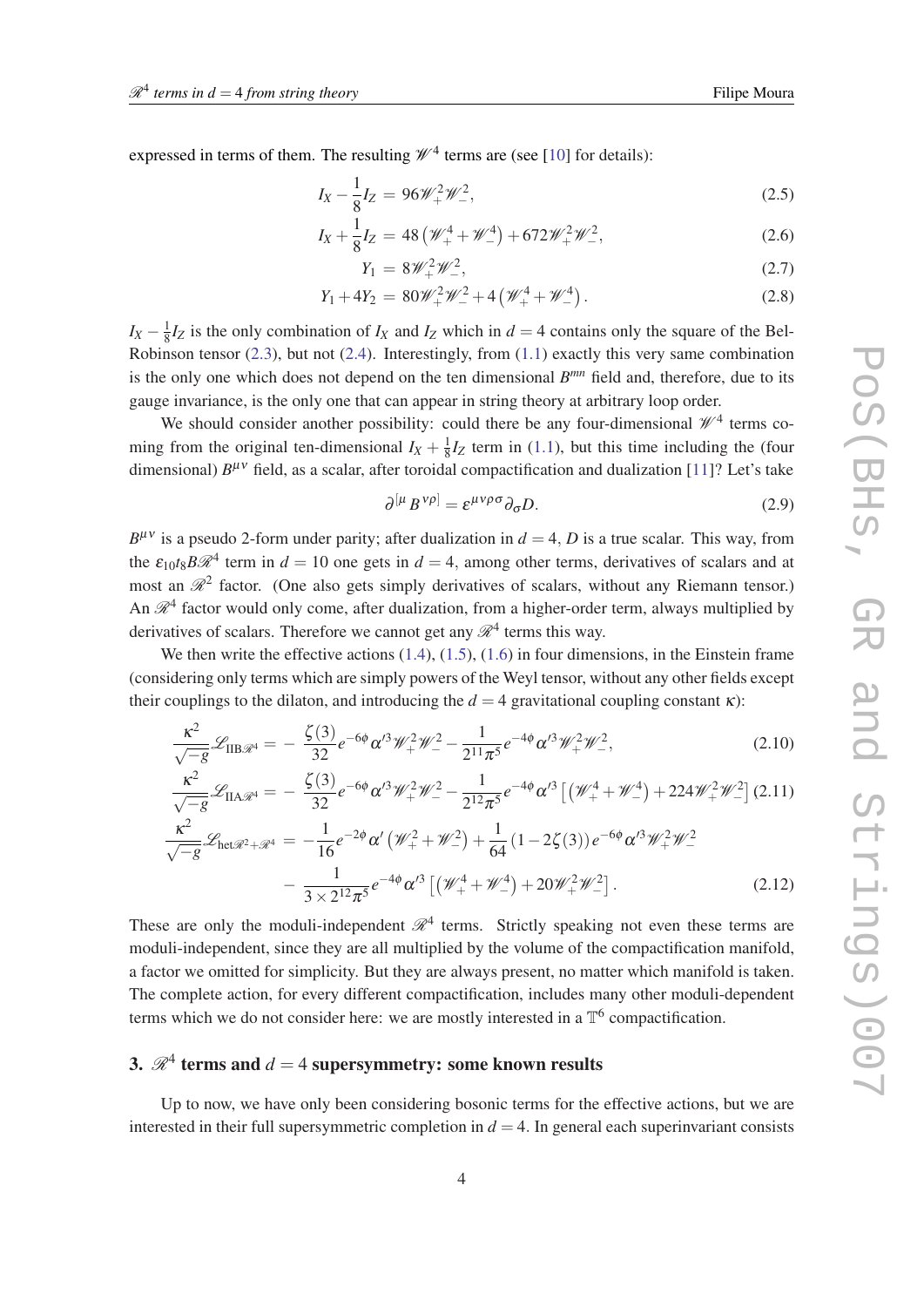of a leading bosonic term and its supersymmetric completion, given by a series of terms with fermions. We are particularly focusing on  $\mathcal{R}^4$  terms.

It has been known for a long time that the square of the Bel-Robinson tensor  $\mathcal{W}_+^2 \mathcal{W}_-^2$  can be made supersymmetric, in simple [\[12](#page-19-0), [13\]](#page-19-0) and extended [[14,](#page-19-0) [15](#page-19-0), [16\]](#page-19-0) four dimensional supergravity. For the term  $\mathcal{W}_+^4 + \mathcal{W}_-^4$  there is a "no-go theorem", based on  $\mathcal{N} = 1$  chirality arguments [[17\]](#page-19-0): for a polynomial  $I(\mathcal{W})$  of the Weyl tensor to be supersymmetrizable, each one of its terms must contain equal powers of  $\mathcal{W}_{\mu\nu\rho\sigma}^+$  and  $\mathcal{W}_{\mu\nu\rho\sigma}^-$ . The whole polynomial must then vanish when either  $\mathcal{W}_{\mu\nu\rho\sigma}^+$ or  $\mathcal{W}^-_{\mu\nu\rho\sigma}$  do. The only exception is  $\mathcal{W}^2 = \mathcal{W}^2_+ + \mathcal{W}^2_-$ , which in  $d = 4$  is part of the Gauss-Bonnet topological term and is automatically supersymmetric.

But the new term  $(2.4)$  $(2.4)$  is part of the heterotic and type IIA effective actions at one loop which must be supersymmetric, even after compactification to  $d = 4$ . One must then find out how this term can be made supersymmetric, circumventing the  $\mathcal{N} = 1$  chirality argument from [[17\]](#page-19-0).

One must keep in mind the assumptions in which this argument was derived, namely the preservation by the supersymmetry transformations of *R*-symmetry which, for  $\mathcal{N} = 1$ , corresponds to U(1) and is equivalent to chirality. That is true for pure  $\mathcal{N} = 1$  supergravity, but to this theory and to all extended supergravity theories except  $\mathcal{N} = 8$  one may add matter couplings and extra terms which violate U(1) *R*-symmetry and yet can be made supersymmetric, inducing corrections to the supersymmetry transformation laws which do not preserve U(1) *R*-symmetry. Since [\[17](#page-19-0)] only deals with the term [\(2.4](#page-2-0)) by itself, one can consider extra couplings to it and only then try to supersymmetrize. These couplings could eventually (but not necessarily) break U(1) *R*-symmetry. This procedure is very natural, considering the scalar couplings that multiply  $(2.4)$  $(2.4)$  in  $(2.11)$  $(2.11)$  $(2.11)$ ,  $(2.12)$ .

Considering couplings to other multiplets and breaking U(1) may be possible in  $\mathcal{N} = 4$  supergravity, for  $\mathbb{T}^6$  compactifications of heterotic strings, but  $\mathcal{N}=1$  supergravity has the advantage of being much less restrictive than its extended counterparts. To our purposes, the simplest and most obvious choice of coupling is to  $\mathcal{N} = 1$  chiral multiplets. That is what we do in the following.

# 4.  $\mathscr{W}_+^4+\mathscr{W}_-^4$  in  $\mathscr{N}=1$  matter-coupled supergravity

The  $N = 1$  supergravity multiplet is very simple. What also makes this theory easier is the existence of several different full off-shell formulations. We work in standard "old minimal" supergravity, having as auxiliary fields a vector  $A_{A\dot{A}}$ , a scalar *M* and a pseudoscalar *N*, given as  $\theta = 0$  components of superfields  $G_{A\dot{A}}$ ,  $R$ ,  $\overline{R}$  :<sup>2</sup>  $G_{A\dot{A}}$  =  $\frac{1}{3}$  $\frac{1}{3}A_{A\dot{A}}, \overline{R}$  = 4 (*M* + *iN*), *R* | = 4 (*M* − *iN*). Besides there is a chiral superfield  $W_{ABC}$  and its hermitian conjugate  $W_{\dot{A}\dot{B}\dot{C}}$ , which together at  $\theta = 0$ constitute the field strength of the gravitino. The Weyl tensor shows up as the first  $\theta$  term: in the notation of [\(2.2\)](#page-2-0), at the linearized level,  $\nabla_{\underline{D}}W_{\underline{A}B\underline{C}} = W_{\underline{A}BCD} + \dots$ 

 $\mathcal{W}_+^4 + \mathcal{W}_-^4$  is proportional to the  $\theta = 0$  term of  $(\nabla^2 W^2)^2 + h.c.,$  which cannot result from a superspace integration. This whole term itself is U(1) *R*-symmetric, like  $\nabla_D W_{ABC}$ ; indeed, the components of the Weyl tensor are U(1) *R*-neutral, according to the weights [[8](#page-18-0)]  $\nabla_A \mapsto +1, R \mapsto$  $+2, G_m \mapsto 0, W_{ABC} \mapsto -1.$ 

This way, as expected, one needs some extra coupling to [\(2.4](#page-2-0)) in order to break U(1) *R*symmetry. We can use the fact that there are many more matter fields with its origin in string theory

<sup>&</sup>lt;sup>2</sup>The  $\mathcal{N} = 1$  superspace conventions are exactly the same as in [\[8,](#page-18-0) [13](#page-19-0)].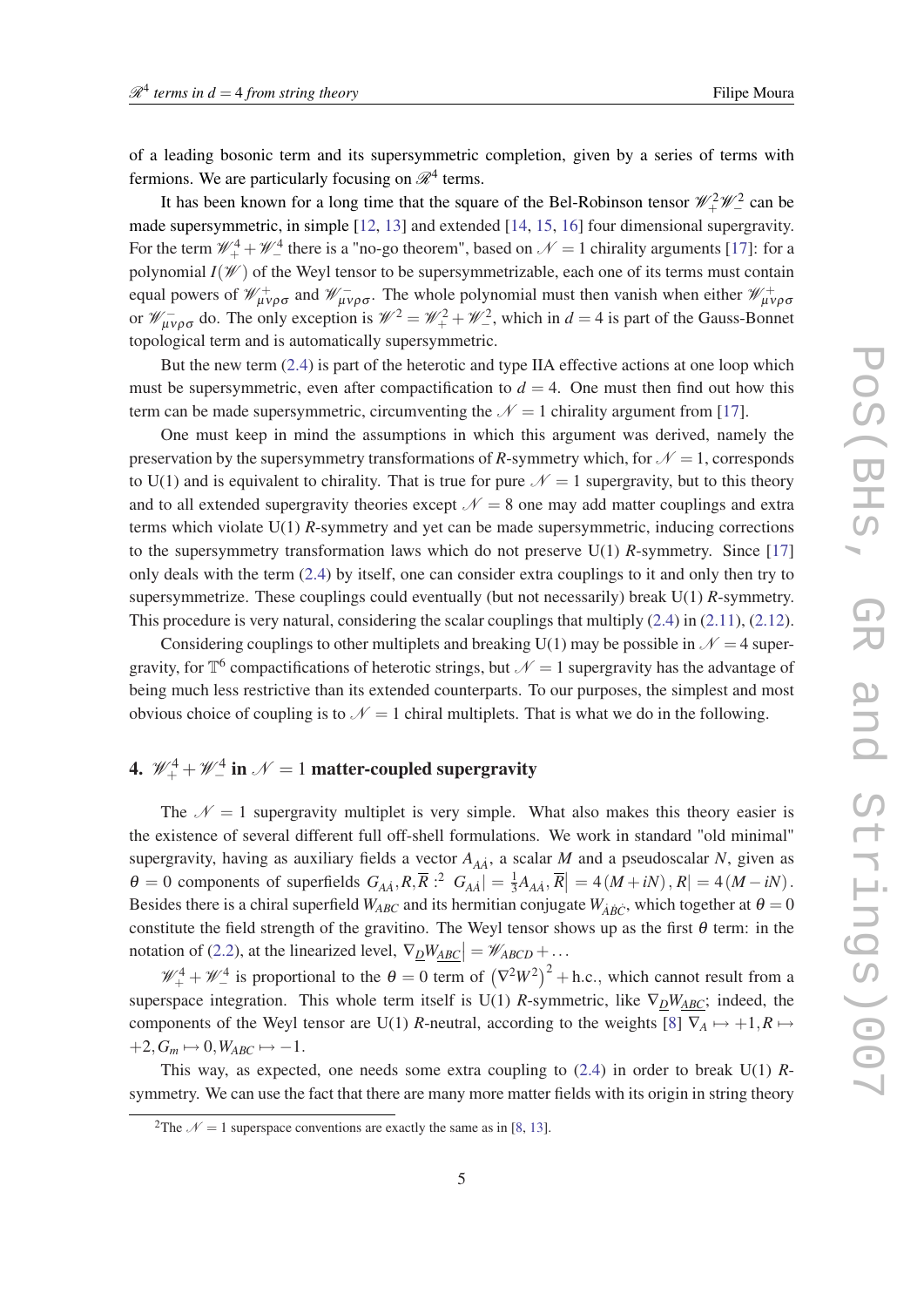<span id="page-5-0"></span>and many different matter multiplets to which one can couple the  $\mathcal{N} = 1$  supergravity multiplet in order to build superinvariants. This way we hope to find some coupling which breaks U(1) *R*symmetry and simultaneously supersymmetrizes ([2.4\)](#page-2-0), which could result from the elimination of the matter auxiliary fields.

Having this in mind, we consider a chiral multiplet, represented by a chiral superfield Φ (we could take several chiral multiplets  $\Phi_i$ , but we restrict ourselves to one for simplicity), and containing a scalar field  $\varphi = \Phi$ , a spin $-\frac{1}{2}$  $\frac{1}{2}$  field  $\nabla_A \Phi$ , and an auxiliary field  $F = -\frac{1}{2} \nabla^2 \Phi$ . This superfield and its hermitian conjugate couple to  $\mathcal{N} = 1$  supergravity in its simplest version through a superpotential  $P(\Phi) = d + a\Phi + \frac{1}{2}m\Phi^2 + \frac{1}{3}$  $\frac{1}{3}$ *g* $\Phi$ <sup>3</sup> and a Kähler potential *K*  $(\Phi, \overline{\Phi}) =$  $-\frac{3}{\omega}$  $\frac{3}{\kappa^2} \ln \left( -\frac{\Omega(\Phi,\overline{\Phi})}{3} \right)$ 3  $\left( \phi, \overline{\Phi} \right) = -3 + \Phi \overline{\Phi} + c \Phi + \overline{c} \overline{\Phi}.$ 

In order to include the term  $(2.4)$  $(2.4)$  $(2.4)$ , we take the following effective action:

$$
\mathcal{L} = -\frac{1}{6\kappa^2} \int E\left[\Omega\left(\Phi,\overline{\Phi}\right) + \alpha'^3 \left(b\Phi\left(\nabla^2 W^2\right)^2 + \text{h.c.}\right)\right] d^4\theta - \frac{2}{\kappa^2} \left(\int \varepsilon P(\Phi) d^2\theta + \text{h.c.}\right)
$$

$$
= \int \frac{\varepsilon}{4\kappa^2} \left[\left(\overline{\nabla}^2 + \frac{\overline{R}}{3}\right) \left(\Omega\left(\Phi,\overline{\Phi}\right) + \alpha'^3 \left(b\Phi\left(\nabla^2 W^2\right)^2 + \text{h.c.}\right)\right) - 8P(\Phi)\right] d^2\theta + \text{h.c.} \tag{4.1}
$$

*E* is the superdeterminant of the supervielbein;  $\varepsilon$  is the chiral density. The  $\Omega(\Phi,\overline{\Phi})$  and  $P(\Phi)$ terms represent the most general renormalizable coupling of a chiral multiplet to pure supergravity [[18\]](#page-19-0); the extra terms represent higher-order corrections. Of course (4.1) is meant as an effective action and therefore does not need to be renormalizable. The component expansion of this action may be found using the explicit  $\theta$  expansions for  $\varepsilon$  and  $\nabla^2 W^2$  given in [[8](#page-18-0)].

It is well known that an action of this type in pure supergravity (without the higher-order corrections) will give rise, in *x*-space, to a leading term given by  $\frac{1}{6\kappa^2}e\Omega/\mathcal{R}$  instead of the usual  $-\frac{1}{2}$  $\frac{1}{2\kappa^2}e\mathcal{R}^3$ . In order to remove the extra  $\varphi\mathcal{R}$  terms in  $\frac{1}{6\kappa^2}e\Omega|\mathcal{R}$ , one takes a  $\varphi$ ,  $\overline{\varphi}$ -dependent con-formal transformation [\[18](#page-19-0)]; if one also wants to remove the higher order  $\varphi \mathscr{R}$  terms, this conformal transformation must be  $\alpha'$ -dependent. Here we are only interested in obtaining the supersymmetrization of  $\mathcal{W}_+^4 + \mathcal{W}_-^4$ ; therefore we will not be concerned with the Ricci terms of any order.

If one expands (4.1) in components, one does not directly get ([2.4](#page-2-0)), but one should look at the auxiliary field sector. Because of the presence of the higher-derivative terms, the auxiliary field from the original conformal supermultiplet *A<sup>m</sup>* also gets higher derivatives in its equation of motion, and therefore it cannot be simply eliminated [[13,](#page-19-0) [15\]](#page-19-0). Here we only consider the much simpler terms which include the chiral multiplet auxiliary field *F*. Take the superfields

$$
\tilde{\mathbf{C}} = c + \alpha'^3 b \left( \nabla^2 W^2 \right)^2, \tilde{\Omega} \left( \Phi, \overline{\Phi}, \tilde{\mathbf{C}}, \overline{\tilde{\mathbf{C}}} \right) = -3 + \Phi \overline{\Phi} + \tilde{\mathbf{C}} \Phi + \overline{\tilde{\mathbf{C}}} \overline{\Phi},\tag{4.2}
$$

so that the action (4.1) becomes

$$
\mathcal{L} = \frac{1}{4\kappa^2} \int \mathcal{E} \left[ \left( \overline{\nabla}^2 + \frac{1}{3} \overline{R} \right) \widetilde{\Omega} \left( \Phi, \overline{\Phi}, \widetilde{\mathbf{C}}, \overline{\widetilde{\mathbf{C}}} \right) - 8P(\Phi) \right] d^2 \theta + \text{h.c.}
$$
 (4.3)

and all the  $\alpha'^3$  corrections considered in it become implicitly included in  $\tilde{\Omega}(\Phi,\overline{\Phi},\tilde{\mathbb{C}},\overline{\tilde{\mathbb{C}}})$  through  $\tilde{C}$ ,  $\tilde{C}$ . We also define  $\tilde{C} = \tilde{C}$  and the functional derivative  $P_{\Phi} = \partial P / \partial \Phi$ . From now on, we will

 $3$ As usual in supergravity theories we work with the vielbein and not with the metric. Therefore, here we write  $e$ , the determinant of the vielbein, instead of  $\sqrt{-g}$ .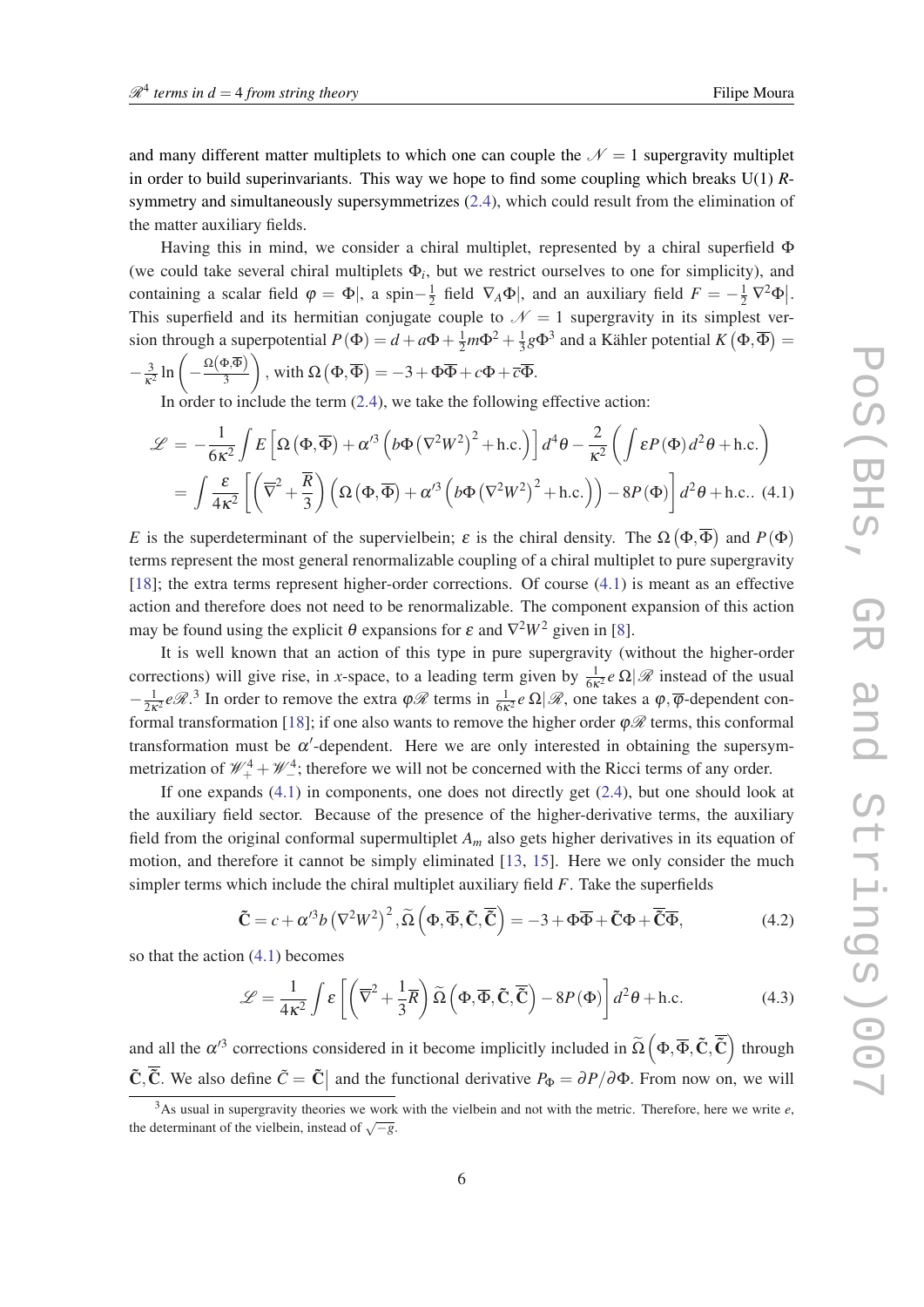work in *x*-space and assume there is no confusion between the superfield functionals  $\widetilde{\Omega}\left(\Phi,\overline{\Phi},\mathbf{\tilde{C}},\mathbf{\overline{\tilde{C}}}\right)$ ,  $P(\Phi)$ ,  $P_{\Phi}$  and their corresponding *x*-space functionals  $\widetilde{\Omega}\left(\varphi,\overline{\varphi},\tilde{C},\overline{\tilde{C}}\right)$ ,  $P(\varphi),P_{\varphi}$ . The terms we are looking for are given by [[18\]](#page-19-0)

$$
\kappa^2 \mathscr{L}_{F,\overline{F}} = \frac{e}{9} \widetilde{\Omega} \left( \varphi, \overline{\varphi}, \widetilde{C}, \overline{\widetilde{C}} \right) \left| M - iN - \frac{3 \left( \varphi + \overline{\widetilde{C}} \right) F}{\widetilde{\Omega} \left( \varphi, \overline{\varphi}, \widetilde{C}, \overline{\widetilde{C}} \right)} \right|^2 - \frac{e \left( 3 + \widetilde{C} \overline{\widetilde{C}} \right) F \overline{F}}{\widetilde{\Omega}^2 \left( \varphi, \overline{\varphi}, \widetilde{C}, \overline{\widetilde{C}} \right)} + e \widetilde{P}_{\varphi} F + e \overline{\widetilde{P}_{\overline{\varphi}}} \overline{F}.
$$
 (4.4)

This equation would be exact, with  $\tilde{P}_{\varphi} = P_{\varphi}$  and  $\overline{\tilde{P}}_{\overline{\varphi}} = \overline{P}_{\overline{\varphi}}$ , if we were only considering the  $\theta = 0$  components of  $\tilde{C}, \overline{\tilde{C}}$ . But, of course (as it is clear from ([4.1](#page-5-0))), coupled to *F* we will have  $\nabla_A (\nabla^2 W^2)^2$  and  $\overline{\nabla}^2 (\nabla^2 W^2)^2$  terms (and  $\nabla_A (\overline{\nabla}^2 \overline{W}^2)^2$  and  $\nabla^2 (\overline{\nabla}^2 \overline{W}^2)^2$  terms coupled to  $\overline{F}$ ). These terms will not play any role for our purpose (which is to show that there exists a supersymmetric lagrangian which contains ([2.4](#page-2-0)), and not necessarily to compute it in full), and therefore we do not compute them explicitly. We write them in (4.4) because we include them in  $\tilde{P}_{\varphi}$ , through the definition (analogous for  $\overline{\tilde{P}}_{\overline{\phi}}$ )  $\tilde{P}_{\phi} = P_{\phi} + \left(\nabla_{\dot{A}}\tilde{\mathbf{C}} + \overline{\nabla}^2\tilde{\mathbf{C}}$  terms).

The first term in (4.4) contains the well known term  $-\frac{1}{3}$  $\frac{1}{3}e(M^2+N^2)$  from "old minimal" supergravity. Because the auxiliary fields *M*,*N* belong to the chiral compensating multiplet, their field equation should be algebraic, despite the higher derivative corrections [[13,](#page-19-0) [15\]](#page-19-0). That calculation should still require some effort; plus, those *M*,*N* auxiliary fields should not generate *by themselves* terms which violate U(1) *R*-symmetry: these terms should only occur through the elimination of  $F, \bar{F}$ . This is why we will only be concerned with these auxiliary fields, which therefore can be easily eliminated through their field equation

$$
\left(\frac{(\overline{\varphi}+\tilde{C})\left(\varphi+\overline{\tilde{C}}\right)}{\widetilde{\Omega}\left(\varphi,\overline{\varphi},\tilde{C},\overline{\tilde{C}}\right)}-\frac{3+\tilde{C}\overline{\tilde{C}}}{\widetilde{\Omega}^2\left(\varphi,\overline{\varphi},\tilde{C},\overline{\tilde{C}}\right)}\right)F=-\overline{\tilde{P}}_{\overline{\varphi}}-\frac{1}{3}\left(\overline{\varphi}+\tilde{C}\right)(M-iN).
$$

Replacing  $F, \bar{F}$  in  $\mathscr{L}_{F,\overline{F}}$ , one gets

$$
\kappa^2 \mathcal{L}_{F,\overline{F}} = -e \frac{\tilde{P}_{\varphi} \overline{\tilde{P}}_{\varphi} \widetilde{\Omega}^2 \left( \varphi, \overline{\varphi}, \widetilde{C}, \overline{\tilde{C}} \right)}{(\overline{\varphi} + \widetilde{C}) \left( \varphi + \overline{\tilde{C}} \right) \widetilde{\Omega} \left( \varphi, \overline{\varphi}, \widetilde{C}, \overline{\tilde{C}} \right) - \left( \widetilde{C} \overline{\tilde{C}} + 3 \right)} + M, N \text{ terms.}
$$
(4.5)

This is a nonlocal, nonpolynomial action. Since we take it as an effective action, we can expand it in powers of the fields  $\varphi, \overline{\varphi}$ , but also in powers of  $\tilde{C}$ . These last fields contain both the couplings of  $\Phi$  to supergravity c and the string parameter  $\alpha'$ ; expanding in these fields is equivalent to expanding in a certain combination of these parameters. Here one should notice that we are only considering up to  $\alpha'^3$  terms. If we wanted to consider higher (than  $\alpha'^3$ ) order corrections, together with these we should also have included *a priori* in [\(4.1\)](#page-5-0) the leading higher order corrections, which should be independently supersymmetrized. Considering solely the higher than  $\alpha'^3$  order corrections coming directly from the elimination of (any of) the auxiliary fields from the  $\alpha'^3$  effective action ([4.1](#page-5-0)) would be misleading. The correct expansion of [\(4.1\)](#page-5-0) to take, in the first place, is in  $\alpha'^3$ . That is what we do in the following, after replacing  $\tilde{C}$ ,  $\overline{\tilde{C}}$  by their explicit superfield expressions given by ([4.2\)](#page-5-0) and taking  $\theta = 0$ . We also exclude the *M*, *N* contributions and the higher  $\theta$  terms from  $\tilde{C}$ ,  $\tilde{C}$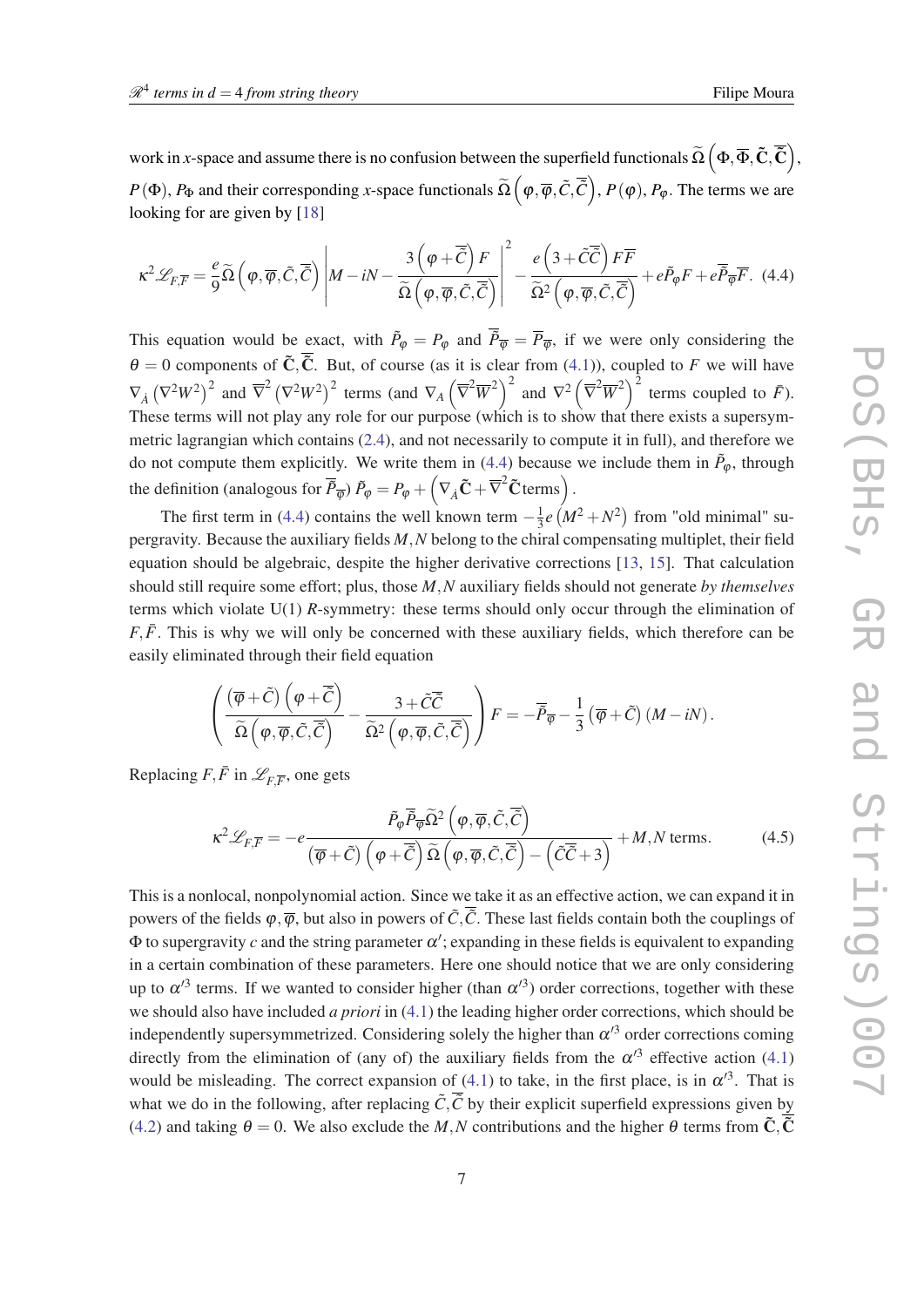in  $\tilde{P}_{\varphi}, \overline{\tilde{P}}_{\overline{\varphi}}$ , for the reasons mentioned before: they are not significant for the term we are looking for. The resulting lagrangian we get (which we still call  $\mathscr{L}_{F,\overline{F}}$  to keep its origin clear, although it is not anymore the complete lagrangian resulting from the elimination of  $F, \bar{F}$ ) is

$$
\kappa^{2} \mathscr{L}_{F,\overline{F}} = -e \frac{P_{\varphi} \overline{P_{\varphi} \Omega^{2}(\varphi, \overline{\varphi})}}{(\overline{\varphi} + c) (\varphi + \overline{c}) \Omega(\varphi, \overline{\varphi}) - (c\overline{c} + 3)}
$$
\n
$$
+ \alpha'^{3} \frac{e P_{\varphi} \overline{P_{\varphi} \Omega(\varphi, \overline{\varphi})}}{((\overline{\varphi} + c) (\varphi + \overline{c}) \Omega(\varphi, \overline{\varphi}) - (c\overline{c} + 3))^{2}} \left[ -2 \left( b\varphi (\nabla^{2} W^{2})^{2} \right) \right]
$$
\n
$$
+ \overline{b} \overline{\varphi} \left( \overline{\nabla}^{2} \overline{W}^{2} \right)^{2} \right) \left( (\overline{\varphi} + c) (\varphi + \overline{c}) \Omega(\varphi, \overline{\varphi}) - (c\overline{c} + 3) \right)
$$
\n
$$
+ \Omega(\varphi, \overline{\varphi}) \left( -b\overline{c} \varphi (\nabla^{2} W^{2})^{2} \right) - \overline{b} c \overline{\varphi} \left( \overline{\nabla}^{2} \overline{W}^{2} \right)^{2} \right]
$$
\n
$$
+ (\overline{\varphi} + c) (\varphi + \overline{c}) \left( b\varphi (\nabla^{2} W^{2})^{2} \right) + \overline{b} \overline{\varphi} \left( \overline{\nabla}^{2} \overline{W}^{2} \right)^{2} \right) \right)
$$
\n
$$
+ \Omega(\varphi, \overline{\varphi}) \left( b(\overline{c} + \varphi) (\nabla^{2} W^{2})^{2} \right) + \overline{b} (c + \overline{\varphi}) \left( \overline{\nabla}^{2} \overline{W}^{2} \right)^{2} \right) \Big) \Big) + \dots
$$
\n(4.6)

If we look at the last line of the previous equation, we can already identify the term we are looking for. This is still a nonlocal, nonpolynomial action, which we expand now in powers of the fields  $\varphi, \overline{\varphi}$  coming from the denominators and the  $P_{\varphi} \overline{P}_{\overline{\varphi}}$  factors. We obtain

$$
\kappa^2 \mathcal{L}_{F,\overline{F}} = -15e \frac{(3+c\overline{c})}{(3+4c\overline{c})^2} (m\overline{a}\varphi + \overline{m}a\overline{\varphi}) (c\varphi + \overline{c}\overline{\varphi}) \n+ e \frac{2c^3\overline{c}^3 + 60c^2\overline{c}^2 + 117c\overline{c} - 135}{(3+4c\overline{c})^3} a\overline{a}\varphi\overline{\varphi} - 36\alpha'^3 e \left(b\overline{c} (\nabla^2 W^2)^2\right) \n+ \overline{b}c \left(\overline{\nabla}^2 \overline{W}^2\right)^2 \Big| \frac{a\overline{a} + m\overline{a}\varphi + \overline{m}a\overline{\varphi} + g\overline{a}\varphi^2 + \overline{g}a\overline{\varphi}^2 + m\overline{m}\varphi\overline{\varphi}}{(3+4c\overline{c})^2} \n- 3\alpha'^3 a\overline{a} \frac{74c^2\overline{c}^2 + 192c\overline{c} - 657}{(3+4c\overline{c})^4} \varphi\overline{\varphi} \left(b\overline{c} (\nabla^2 W^2)^2\right) + \overline{b}c \left(\overline{\nabla}^2 \overline{W}^2\right)^2 \Big| \n+ 15\alpha'^3 e \frac{a\overline{a} + m\overline{a}\varphi + \overline{m}a\overline{\varphi}}{(3+4c\overline{c})^3} \left[ \left(\overline{c}^2 (21+4c\overline{c})\overline{\varphi} + (-9+6c\overline{c})\varphi\right) b \left(\nabla^2 W^2\right)^2 \right] \n+ \left(c^2 (21+4c\overline{c})\varphi + (-9+6c\overline{c})\overline{\varphi} \right) \overline{b} \left(\overline{\nabla}^2 \overline{W}\right)^2 \Big| + ... \qquad (4.7)
$$

This way we are able to supersymmetrize  $\mathcal{W}_+^4 + \mathcal{W}_-^4$ , although we had to introduce a coupling to a chiral multiplet. These multiplets show up after  $d = 4$  compactifications of superstring and heterotic theories and truncation to  $\mathcal{N} = 1$  supergravity [[19\]](#page-19-0). Since from  $\nabla_{\mathcal{D}}W_{\mathcal{A}\mathcal{B}\mathcal{C}} = \mathcal{W}_{\mathcal{A}\mathcal{B}\mathcal{C}\mathcal{D}} + \dots$ we have  $\nabla^2 W^2 = -2\mathcal{W}^2 + \dots$ , the factor in front of  $\mathcal{W}^4_+$  (resp.  $\mathcal{W}^4_-$ ) in (4.7) is given by  $\frac{72b\bar{c}a\bar{a}}{(3+4c\bar{c})^2}$ (resp.  $\frac{72bc\alpha\bar{a}}{(3+4c\bar{c})^2}$ ). Therefore, for this supersymmetrization to be effective the factors *a* from  $P(\varphi)$ and *c* from  $\Omega(\varphi,\overline{\varphi})$  (and of course *b* from [\(4.1\)](#page-5-0)) must be nonzero.

The action (4.7) includes the  $\mathcal{N} = 1$  supersymmetrization of  $\mathcal{W}_+^4 + \mathcal{W}_-^4$ , but without any coupling to a scalar field or only with couplings to powers of the scalar field from the chiral multiplet, which may be seen as compactification moduli. But, as one can see from  $(2.11)$  $(2.11)$ ,  $(2.12)$  $(2.12)$ , this term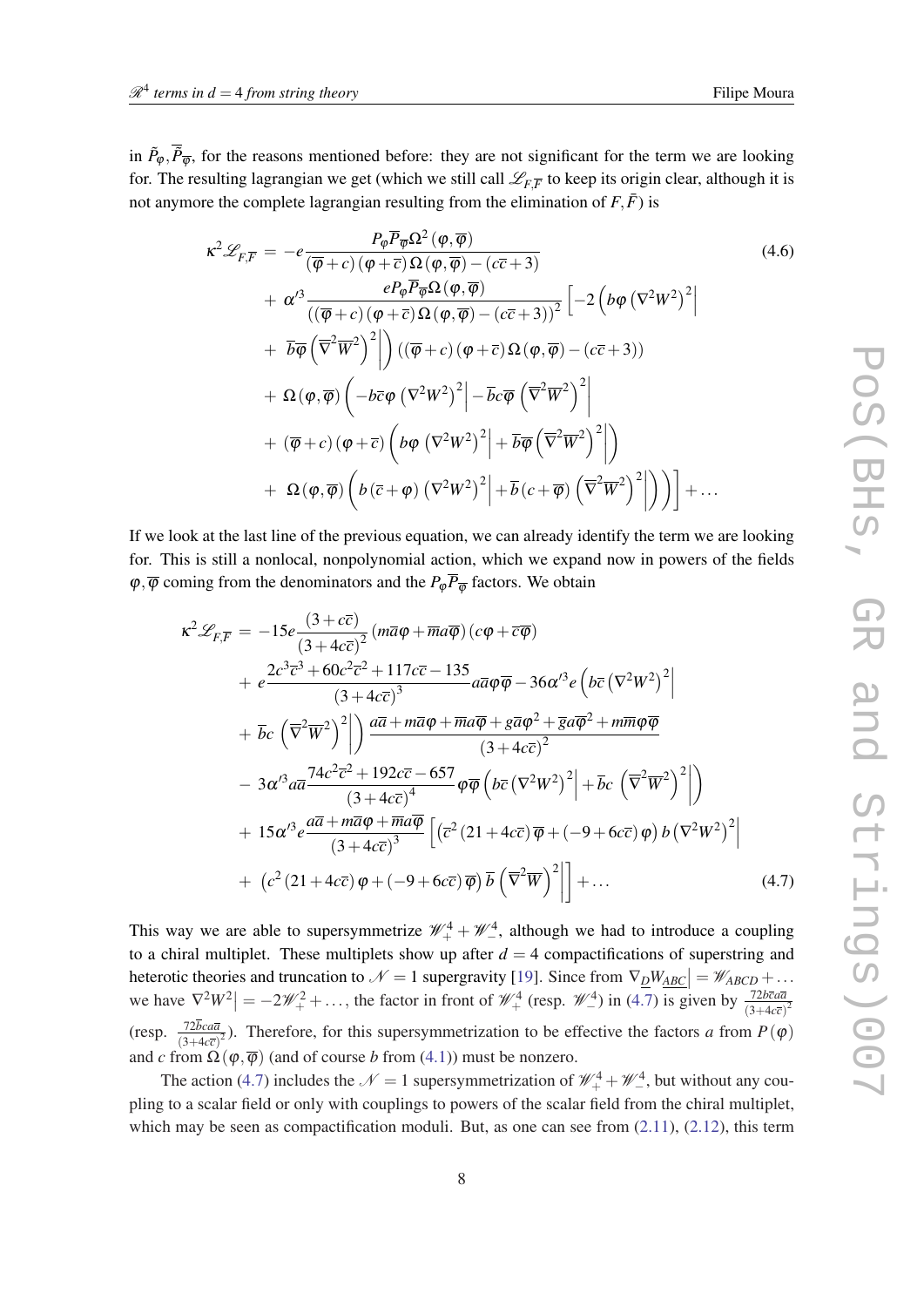should be coupled to powers of the dilaton. It is well known [[19\]](#page-19-0) that in  $\mathcal{N} = 1$  supergravity the dilaton is part of a linear multiplet, together with an antisymmetric tensor field and a Majorana fermion. One must then work out the coupling to supergravity of the linear and chiral multiplets. As usual one starts from conformal supergravity and obtain Poincaré supergravity by coupling to compensator multiplets which break superconformal invariance through a gauge fixing condition. When there are only chiral multiplets coupled to supergravity [[18](#page-19-0)], this gauge fixing condition can be generically solved, so that a lagrangian has been found for an arbitrary coupling of the chiral multiplets. In the presence of a linear multiplet, there is no such a generic solution of the gauge fixing condition, which must be solved case by case. Therefore, there is no generic lagrangian for the coupling of supergravity to linear multiplets. We shall not consider this problem here, like we did not in [\[8,](#page-18-0) [10,](#page-19-0) [13](#page-19-0)]. In both cases we were only interested in studying the  $\mathcal{N} = 1$  supersymmetrization of the two different  $d = 4 \mathcal{R}^4$  terms. The coupling of a linear multiplet to these terms can be determined following the procedure in [\[20](#page-19-0)].

# 5.  $\mathscr{R}^4$  terms and extended  $d=4$  supersymmetry

We have just achieved the  $\mathcal{N} = 1$  supersymmetrization of ([2.4](#page-2-0)) by coupling this term to a chiral multiplet. A similar procedure may be taken in  $\mathcal{N} = 2$  supergravity, since there exist  $\mathcal{N} = 2$ chiral superfields which must be Lorentz and SU(2) scalars but can have an arbitrary U(1) weight, allowing for supersymmetric U(1) breaking couplings.

Such a result should be more difficult to achieve for  $N \geq 3$ , because there are no generic chiral multiplets. But for  $3 \leq \mathcal{N} \leq 6$  there are still matter multiplets which one can couple to the Weyl multiplet. Those couplings could eventually (but not necessarily) break U(1) *R*-symmetry and lead to the supersymmetrization of ([2.4](#page-2-0)).

An even more complicated problem is the  $\mathcal{N} = 8$  supersymmetrization of ([2.4](#page-2-0)). The reason is the much more restrictive character of  $\mathcal{N} = 8$  supergravity, compared to lower  $\mathcal{N}$ . Besides, its multiplet is unique, which means there are no extra matter couplings one can take in this theory. Plus, in this case the *R*-symmetry group is SU(8) and not U(8): the extra U(1) factor, which in  $N = 2$  could be identified with the remnant  $N = 1$  *R*-symmetry and, if broken, eventually turn the supersymmetrization of ([2.4\)](#page-2-0) possible, does not exist. Apparently there is no way to circumvent in  $N = 8$  the result from [\[17\]](#page-19-0). In order to supersymmetrize ([2.4](#page-2-0)) in this case one should then explore the different possibilities which were not considered in [[17\]](#page-19-0). Since that article only deals with the term [\(2.4\)](#page-2-0) by itself, one can consider extra couplings to it and only then try to supersymmetrize. This procedure is very natural, taking into account the scalar couplings that multiply [\(2.4\)](#page-2-0) in the actions ([2.11\)](#page-3-0), [\(2.12\)](#page-3-0).

We now proceed with trying to supersymmetrize  $(2.4)$  $(2.4)$  but, first, we review the superspace formulation of  $N \geq 4$  supergravities and also some known higher order superinvariants in these theories.

#### 5.1 Linearized  $N \geq 4$ ,  $d = 4$  supergravity in superspace

In this section we review the superspace formulation of pure  $N > 4$  linearized supergravity theories and some of the known higher-order superinvariants, including a little discussion on the symmetries they should preserve. We will only be working at the linearized level, for simplicity.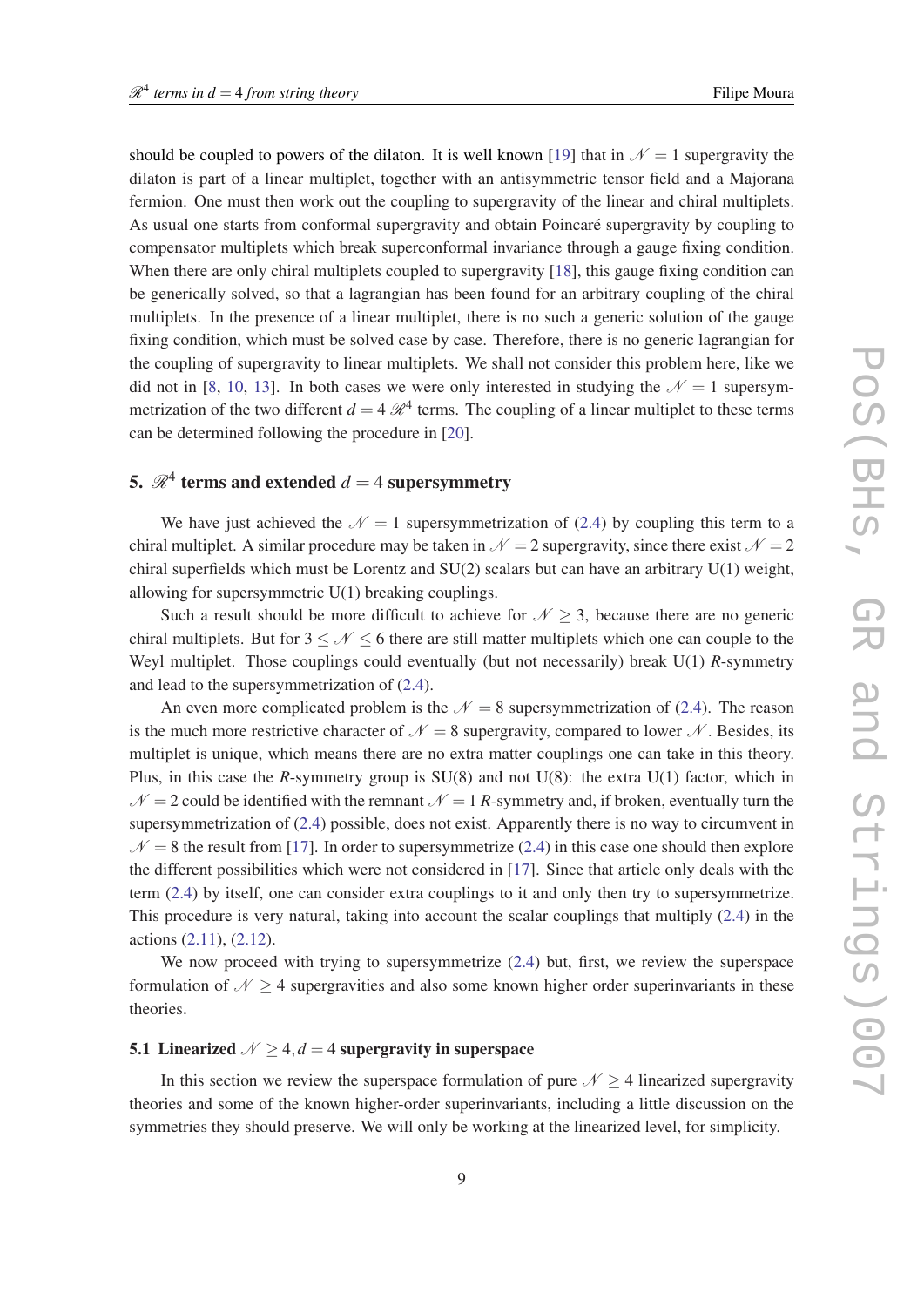<span id="page-9-0"></span>One typically decomposes the U(N)  $R$ −symmetry into SU(N)  $\otimes$ U(1) and considers only  $SU(\mathcal{N})$  for the superspace geometry. U(1) is still present, but not in the superspace coordinate indices. The only exception is for  $\mathcal{N} = 8$ ; the more restrictive supersymmetry algebra requires in this case the  $R$ −symmetry group to be  $SU(8)$ , and there is no  $U(1)$  to begin with. We always work therefore in this section in conventional extended superspace with structure group  $SL(2;\mathbb{C})\otimes$  $SU(\mathcal{N})$ .

The field content of  $N \geq 4$  supergravity is essentially described by a superfield *W*<sup>abcd</sup> [[21\]](#page-19-0), totally antisymmetric in its SU(N) indices, its complex conjugate  $\overline{W}_{abcd}$  and their derivatives.

Still at the linearized level, one has the differential relations

$$
\nabla_{Aa} W^{bcde} = -8\delta_a^{[b} W_A^{cde]}, \nabla_{Aa} W_B^{bcd} = 6\delta_a^{[b} W_{AB}^{cd]}, \nabla_{Aa} W_{BC}^{bc} = -4\delta_a^{[b} W_{ABC}^{c]},
$$
\n
$$
\nabla_{Aa} W_{BCD}^b = -\delta_a^b W_{ABCD}, \nabla_{Aa} W_{BCDE} = 0,
$$
\n(5.1)

and

$$
\nabla_{\dot{A}}^a W_{BCDE} = 2i \nabla_{\underline{B}\dot{A}} W_{\underline{CDE}}^a, \nabla_{\dot{A}}^a W_{BCD}^b = i \nabla_{\underline{B}\dot{A}} W_{\underline{C}\underline{D}}^{ab}, \nabla_{\dot{A}}^a W_{BC}^{bc} = -i \nabla_{\underline{B}\dot{A}} W_{\underline{C}}^{abc}, \nabla_{\dot{A}}^a W_{B}^{bcd} = i N_{\underline{B}\dot{A}}^{abcd}.
$$
 (5.2)

This last relation defines the superfield  $N_{A\dot{A}}^{abcd}$  which, therefore, also satisfies

$$
N_{A\dot{A}}^{abcd} = \nabla_{A\dot{A}} W^{abcd}, \nabla_{Aa} N_{B\dot{B}}^{bcde} = -8\delta_a^{[b} \nabla_{\underline{A}\dot{B}} W_{\underline{B}}^{cde]}.
$$
\n(5.3)

Here we should notice that these relations are valid for  $N_{AA}^{abcd}$ , but not for its complex conjugate  $\overline{N}_{A\dot{A}abcd}$ . In other words,  $\nabla_{Aa}\overline{N}_{B\dot{B}bcde}$  is another independent relation, like its hermitian conjugate  $\nabla_{\dot{A}a} N^{bcde}_{B\dot{B}}$ , as we will see below [\[21](#page-19-0)].

The spinorial indices in the differential relations (5.1) are completely symmetrized. Indeed, at the linearized level the corresponding terms with contracted indices vanish, through the Bianchi identities

$$
\nabla_{\dot{A}}^A W_{ABC}^a = 0, \ \nabla_{\underline{A}}^{\dot{B}} N_{\underline{B}\dot{B}}^{bcde} = 0, \ \nabla_{\dot{A}}^A W_{ABCD} = 0. \tag{5.4}
$$

For  $\mathcal{N} \leq 6$ , *W*<sup>abcd</sup> is a complex superfield which together with  $\overline{W}_{abcd}$  describes at  $\theta = 0$  the 2  $\int$ 4  $\setminus$ real scalars of the theory. In  $\mathcal{N} = 8$  supergravity, the superfield  $W^{abcd}$  represents at  $\theta = 0$ the  $\begin{pmatrix} 8 \\ 4 \end{pmatrix}$ 4  $\setminus$  $=$  70 scalars of the full nonlinear theory. On-shell, it satisfies the reality condition [[21\]](#page-19-0)

$$
W^{abcd} = \frac{1}{4!} \varepsilon^{abcdefgh} \overline{W}_{efgh}.
$$
\n(5.5)

Since  $N_{AA}^{abcd} = \nabla_{AA} W^{abcd}$ , from the previous relation one also has *on-shell*, in linearized  $\mathcal{N} = 8$ supergravity,

$$
N_{A\dot{A}}^{abcd} = \frac{1}{4!} \varepsilon^{abcdefgh} \overline{N}_{A\dot{A}efgh}.
$$
 (5.6)

Among the derivatives of *Wabcd* there is the superfield *WABCD*, which from the differential relations (5.1) is related to *W*<sup>*abcd*</sup> at the linearized level by  $W_{ABCD} \propto \nabla_{Aa} \nabla_{Bb} \nabla_{Cc} \nabla_{Dd} W^{abcd} + \dots$ The Weyl tensor appears as the  $\theta = 0$  component of  $W_{ABCD}$ :

$$
W_{ABCD}| = \mathscr{W}_{ABCD}.\tag{5.7}
$$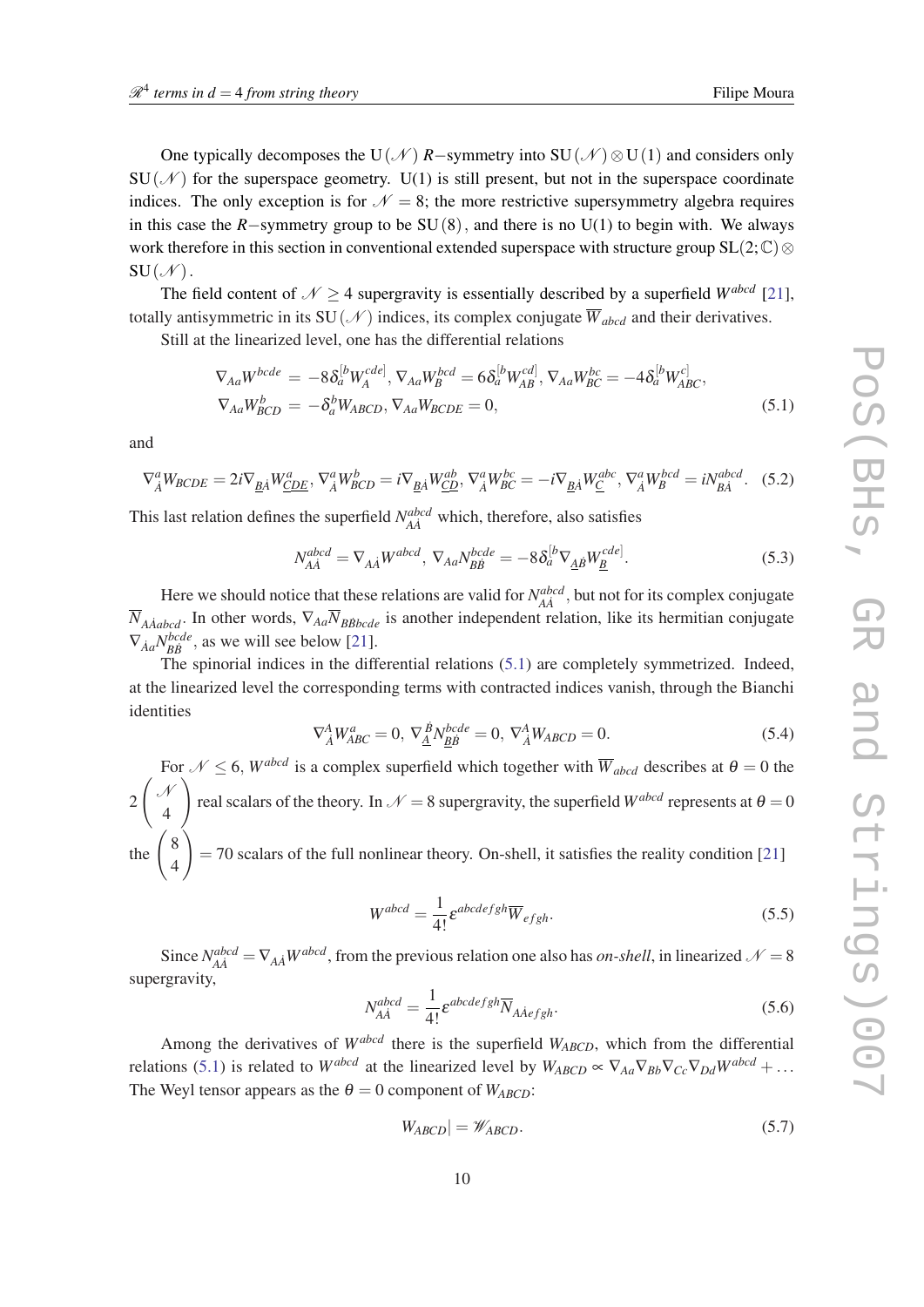<span id="page-10-0"></span>fields and  $W_B^{bcd}$  are the  $\begin{pmatrix} A \\ 3 \end{pmatrix}$ 3 Weyl spinors. In  $\mathcal{N} = 6.7$  supergravity there exist extra  $\begin{pmatrix} \mathcal{N} & \mathcal{N} \\ \mathcal{N} & \mathcal{N} \end{pmatrix}$ 6  $\setminus$ vector fields, described by  $\overline{W}_{BCbcdefg}$ . In  $\mathcal{N} = 5, 6, 7$  supergravity there also exist additional  $\begin{pmatrix} \mathcal{N} \\ \mathcal{N} \end{pmatrix}$ 5  $\setminus$ Weyl spinors, described by  $\overline{W}_{Bbcdef}|$ .<sup>4</sup> In  $\mathcal{N} = 8$  supergravity these superfields do not represent new physical degrees of freedom, because

then we have the following relations:

$$
\overline{W}_{Bbcdef} = \frac{1}{2} \varepsilon_{bcdefgha} W_B^{gha}, \overline{W}_{BCbcdefg} = \frac{1}{6} \varepsilon_{bcdefgha} W_{BC}^{ha}.
$$
\n(5.8)

The differential relations satisfied by these superfields can be derived, in  $\mathcal{N} = 8$ , from (5.8) and the previous relations [\(5.1\)](#page-9-0) and [\(5.2](#page-9-0)). For  $\mathcal{N} < 6$  supergravities, which are truncations of  $\mathcal{N} = 8$ , these relations are obtained from the  $\mathcal{N} = 8$  corresponding ones, but considering that ([5.5\)](#page-9-0), ([5.6](#page-9-0)) and (5.8) are not valid anymore (i.e. by considering  $W^{abcd}$  and  $\overline{W}_{abcd}$  as independent superfields). This is the way one can derive the differential relations which are missing in [\(5.1\)](#page-9-0) and [\(5.2\)](#page-9-0), like  $\nabla_{Aa}\overline{W}_{bcde} = -\frac{2}{3}\overline{W}_{Aabcde}$ , and so on.

Again for  $4 \leq \mathcal{N} \leq 8$ , on-shell (which in linearized supergravity is equivalent to setting the  $SU(\mathcal{N})$  curvatures to zero), one has among others the field equations

$$
\nabla_{\dot{A}}^A W_{AB}^{ab} = 0,\t\t(5.9)
$$

$$
\nabla^{A\dot{A}} N_{A\dot{A}}^{abcd} = 0. \tag{5.10}
$$

At the component level, at  $\theta = 0$  (5.10) represents the field equation for the scalars in linearized supergravity. Equations [\(5.5\)](#page-9-0), [\(5.6\)](#page-9-0) and (5.10) are only valid on-shell, and are logically subjected to  $\alpha'$  corrections. Plus, most of the equations in this section include nonlinear terms that we did not include here, but which can be seen in [[21\]](#page-19-0).

#### 5.2 Higher order superinvariants in superspace and their symmetries

Next we will be analyzing linearized higher order superinvariants in superspace.

There are known cases in the literature of apparent linearized  $\mathcal{R}^4$  superinvariants in tendimensional type IIB supergravity which did not become true superinvariants. One may therefore wonder if that could not happen in our case. But in  $d = 4$  the structure of the transformation laws and the invariances of the supermultiplets are relatively easier and better understood than in  $d = 10$ , which guarantees us that the existence of the full superinvariants from the linearized ones is not in jeopardy, although they may not fully preserve their symmetries. We summarize here the explanation which can be found in [\[22](#page-19-0)].

<sup>&</sup>lt;sup>4</sup>In  $\mathcal{N} = 7$  supergravity there also exists an additional  $\begin{pmatrix} \mathcal{N} \\ 7 \end{pmatrix}$  $\setminus$  $= 1$  $\setminus$ gravitino. Indeed, the  $\mathcal{N} = 7$  and  $\mathcal{N} = 8$ multiplets are identical.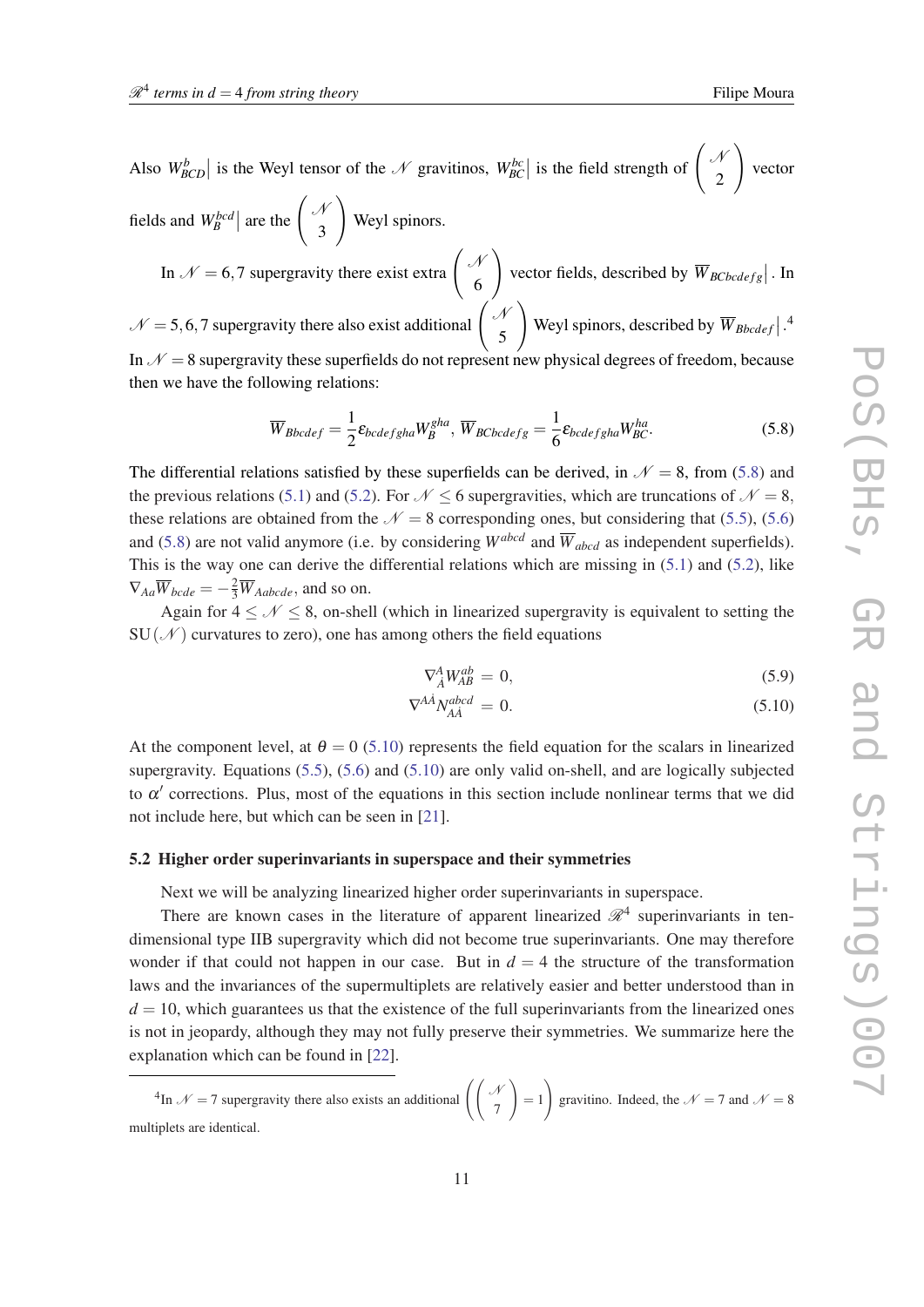For  $N \leq 3$ , one can get a full nonlinear superspace invariant from a linearized one simply by inserting a factor of *E*, the determinant of the supervielbein. This is also true for  $N \geq 4$ , but here some remarks are necessary, as fields which transform nonlinearly may be present. In these cases, the classical equations of motion of the theory are invariant under some global symmetry group *G*. The theory also has a local *H* invariance, *H* being the maximal compact subgroup of *G*. The supergravity multiplet includes a set of abelian vector fields with a local  $U(1)$  invariance. Because of this invariance, the U(1) potentials corresponding to the vector fields cannot then transform under *H* and must be representations of *G*.

In all these cases in the full nonlinear theory the scalar fields, represented in superspace by  $W^{abcd}$ , are elements of the coset space  $G/H$ . They do not transform linearly under  $G$ , but they still transform linearly under *H*. One can use the local *H* invariance to remove the non-physical degrees of freedom by a suitable gauge choice. In order for this gauge to be preserved, nonlinear *G* transformations must be compensated by a suitable local *H* transformation depending on the scalar fields. Because of this, linearized superinvariants can then indeed be generalized to the nonlinear case by inserting a factor of *E*, the determinant of the supervielbein, but they will not have the full *G* symmetry of the original equations of motion. If we want the nonlinear superinvariants to keep this symmetry, we must restrict ourselves to superfields which also transform linearly, like those which occur directly in the superspace torsions.

In full nonlinear  $\mathcal{N} = 8$  supergravity [[23\]](#page-19-0)  $G = E_{7(7)}$ , a real non-compact form of  $E_7$  whose maximal subgroup is  $SL(2;\mathbb{R})\otimes O(6,6)$  but whose maximal compact subgroup is  $H = SU(8)$ . The 70 scalars are elements of the coset space  $E_{7(7)}/SU(8)$ . Nonperturbative quantum corrections break  $E_{7(7)}$  to a discrete subgroup  $E_7(\mathbb{Z})$ , which implies breaking the maximal subgroup  $SL(2;\mathbb{R})$   $\otimes$ O(6,6) to SL(2;Z) ⊗ O(6,6;Z). O(6,6;Z) is the *T*-duality group of a superstring compactified on a six-dimensional torus; SL(2;Z) extends to the full superstring theory as an *S*−duality group. In [[24\]](#page-19-0), evidence is given that  $E_7(\mathbb{Z})$  extends to the full superstring theory as an *U*−duality group. It is this *U*−duality which requires (from a string theory point of view) that all the 70 scalars of the  $\mathbb{T}^6$  compactification of superstring theory are on the same footing, even if originally, in the  $d = 10$ theory, the dilaton is special.

Analogously, for  $\mathcal{N} = 4$  supergravity coupled to *m* vector multiplets, we have  $G = SL(2;\mathbb{R})\otimes$  $O(6,m)$ ,  $H = U(1) \otimes O(6) \otimes O(m)$ . The conjectured full duality group for the corresponding toroidally compactified heterotic string, with  $m = 16$ , is  $SL(2;\mathbb{Z})\otimes O(6,22;\mathbb{Z})$ .

The four-dimensional supergravity theories we have been considering can be seen as low energy effective field theories of toroidal compactifications of type II or heterotic superstring theories. The true moduli space of these string theories is the moduli space of the torus factored out by the discrete T-duality group  $\Gamma_T$ . For the case where the left-moving modes of the string are compactified on a p torus  $\mathbb{T}^p$  and the right-moving modes on a q torus  $\mathbb{T}^q$  [\[25](#page-19-0)], the moduli space is SO(*p*,*q*)  $\frac{\overline{SO(p,q)}}{\overline{SO(p)\otimes SO(q)}}\big/\Gamma_T$ , with  $\Gamma_T = SO(p,q;\mathbb{Z})$ . In particular, for type II theories compactified on  $\mathbb{T}^6$ , the moduli space is  $\frac{\text{SO}(6,6)}{\text{SO}(6)\otimes \text{SO}(6)} / \Gamma_T$ , with  $\Gamma_T = \text{SO}(6,6;\mathbb{Z})$ .

For heterotic theories, left-moving modes are compactified on  $\mathbb{T}^6$  and right-moving modes on  $\mathbb{T}^{22}$ , resulting for the moduli space  $\frac{\text{SU}(1,1)}{\text{U}(1)} \times \frac{\text{SO}(6,22)}{\text{SO}(6)\otimes \text{SO}(6)}$  $\frac{\text{SO}(6,22)}{\text{SO}(6)\otimes \text{SO}(22)}$   $\left(\Gamma_T, \text{ with } \Gamma_T = \text{SO}(6,22;\mathbb{Z}). \right)$  The factor  $\frac{SU(1,1)}{U(1)}$  is a separated component of moduli space spanned by a complex scalar including the dilaton, which lies in the gravitational multiplet and does not mix with the other toroidal moduli,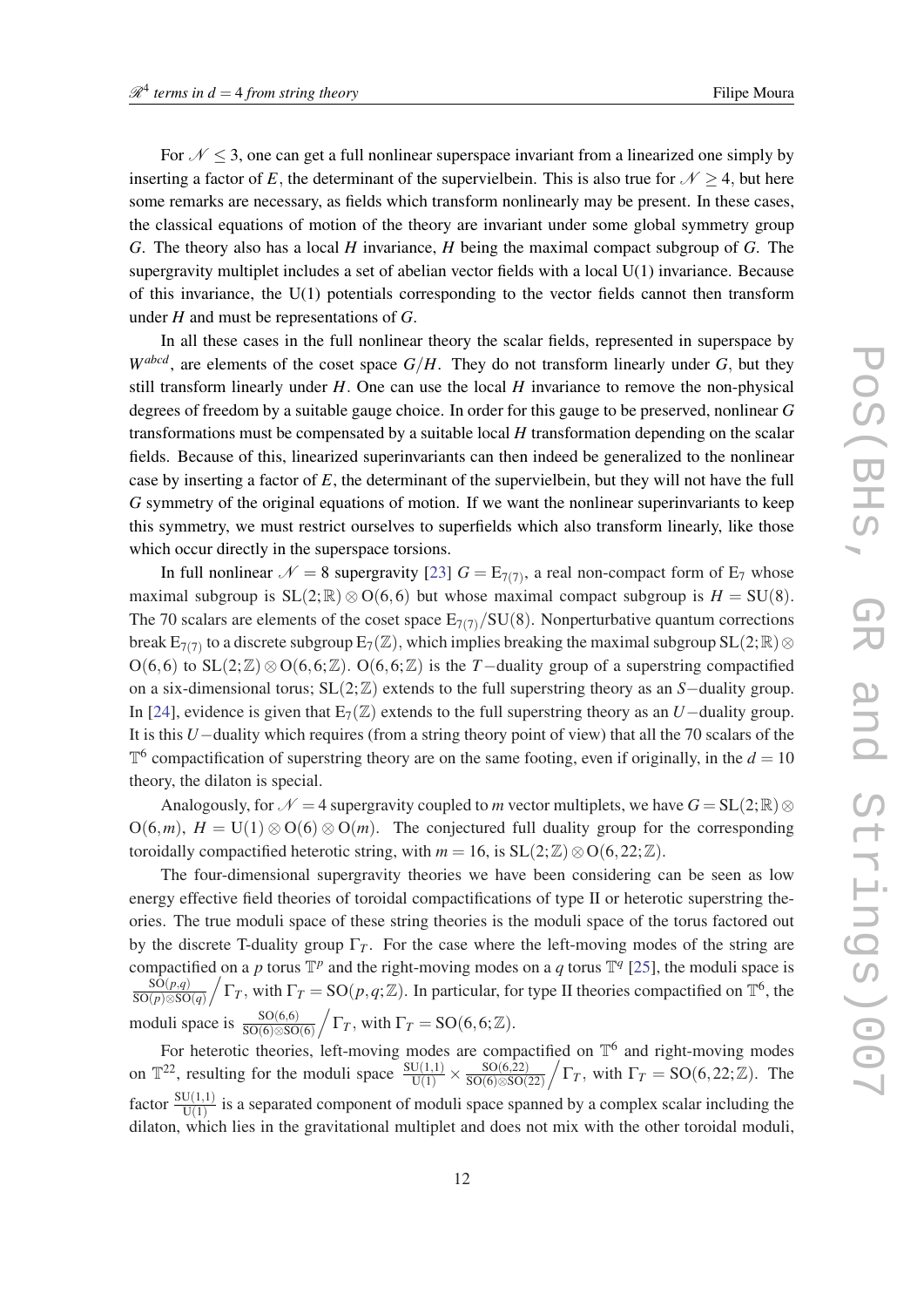<span id="page-12-0"></span>lying in the 22 abelian vector multiplets.

# 6.  $\mathscr{W}^4_+ + \mathscr{W}^4_-$  and extended supersymmetry

In this section we turn our attention to the new higher order term  $\mathcal{W}_+^4 + \mathcal{W}_-^4$  and try to supersymmetrize it at the linearized level using different methods, according to [\[26\]](#page-19-0).

We will only be working at the linearized level, for simplicity. Therefore we will not be particularly concerned with the string loop effects considered in the discussion on the string effective actions, because of their dilaton couplings which are necessarily highly nonlinear. We will be mainly concerned with the new  $\mathcal{R}^4$  term in linearized supergravity, not worrying with the dilatonic factor in front of it to begin with (later this factor will be considered).

## 6.1 Superfield expression of  $\mathscr{W}^4_+ + \mathscr{W}^4_-$

In [\[27](#page-19-0)], a general (for all  $\mathcal N$ ) formalism for constructing four dimensional superinvariants by integrating over even-dimensional submanifolds of superspace ("superactions") was developed. Using this formalism we will try to supersymmetrize  $\mathcal{W}_+^4 + \mathcal{W}_-^4$  in  $\mathcal{N} = 8$  superigravity, although the results can be easily extended to  $4 < \mathcal{N} < 8$ . For a more detailed treatment see [\[27](#page-19-0), [28](#page-19-0)].

The superfield expression of  $\mathcal{W}_+^4 + \mathcal{W}_-^4$  is given by

$$
\left[\nabla_{A_1}^{c_1} \cdots \nabla_{A_4}^{c_4} \nabla_{c_1}^{A_1} \cdots \nabla_{c_4}^{A_4} \overline{W}_{d_1 d_2 d_3 d_4} W^{d_1 d_2 d_3 d_4}\right]^2 + \text{h.c.} \propto \left(W^{A_1 A_2 A_3 A_4} W_{A_1 A_2 A_3 A_4}\right)^2 + \text{h.c.}. \tag{6.1}
$$

In order to understand this result, some preliminary basic calculations are necessary. From the differential relations [\(5.1](#page-9-0)), one can see that, at the linearized level, each *Wabcd* present cannot be acted by more than four (either dotted or undotted) spinorial derivatives:

$$
\nabla_{Aa}\nabla_{Bb}\nabla_{Cc}\nabla_{Dd}\nabla_{Ee}W^{fghi} = 0, \nabla_A^a\nabla_B^b\nabla_{\dot{C}}^c\nabla_{\dot{D}}^d\nabla_{\dot{E}}^e\overline{W}_{fghi} = 0.
$$
\n(6.2)

From (6.2) one sees that, in order for (6.1) not to vanish, each *Wabcd* must be acted by four and only four spinorial derivatives. This way we see that from  $(6.1)$  one gets only a sum of products of four *WABCD* terms, eventually with different index contractions. Because of the uniqueness of  $\mathcal{W}^4$  terms we mentioned - only ([2.3](#page-2-0)), whose supersymmetrization is known [[27,](#page-19-0) [28\]](#page-19-0), and [\(2.4\)](#page-2-0) -, the final result must be  $\mathcal{W}_+^4 + \mathcal{W}_-^4$ . Therefore, (6.1) represents the expression of  $\mathcal{W}_+^4 + \mathcal{W}_-^4$  in terms of superfields, up to some numerical factor. The fact that one can write this or any other term as a superfield component does not necessarily mean that it can be made supersymmetric; for that one has to show how to get it from a superspace invariant. For  $(6.1)$ , the most obvious candidate is

$$
\int \left( W^{abcd} \overline{W}_{abcd} \right)^2 d^{16} \theta + \text{h.c.}
$$
 (6.3)

By its structure (it requires integration over sixteen  $\theta$ s), (6.3) is only valid for  $\mathcal{N} = 8$  supergravity. One can write a similar expression but which is also valid for  $4 < \mathcal{N} < 8$  by replacing *W*<sup>abcd</sup> by some of its spinorial derivatives, while correspondingly lowering the number of  $\theta$ s in the measure:

$$
\int W^{abcd} \overline{W}_{abcd} W^{ABCD} W_{ABCD} d^8 \theta + \text{h.c.}.
$$
 (6.4)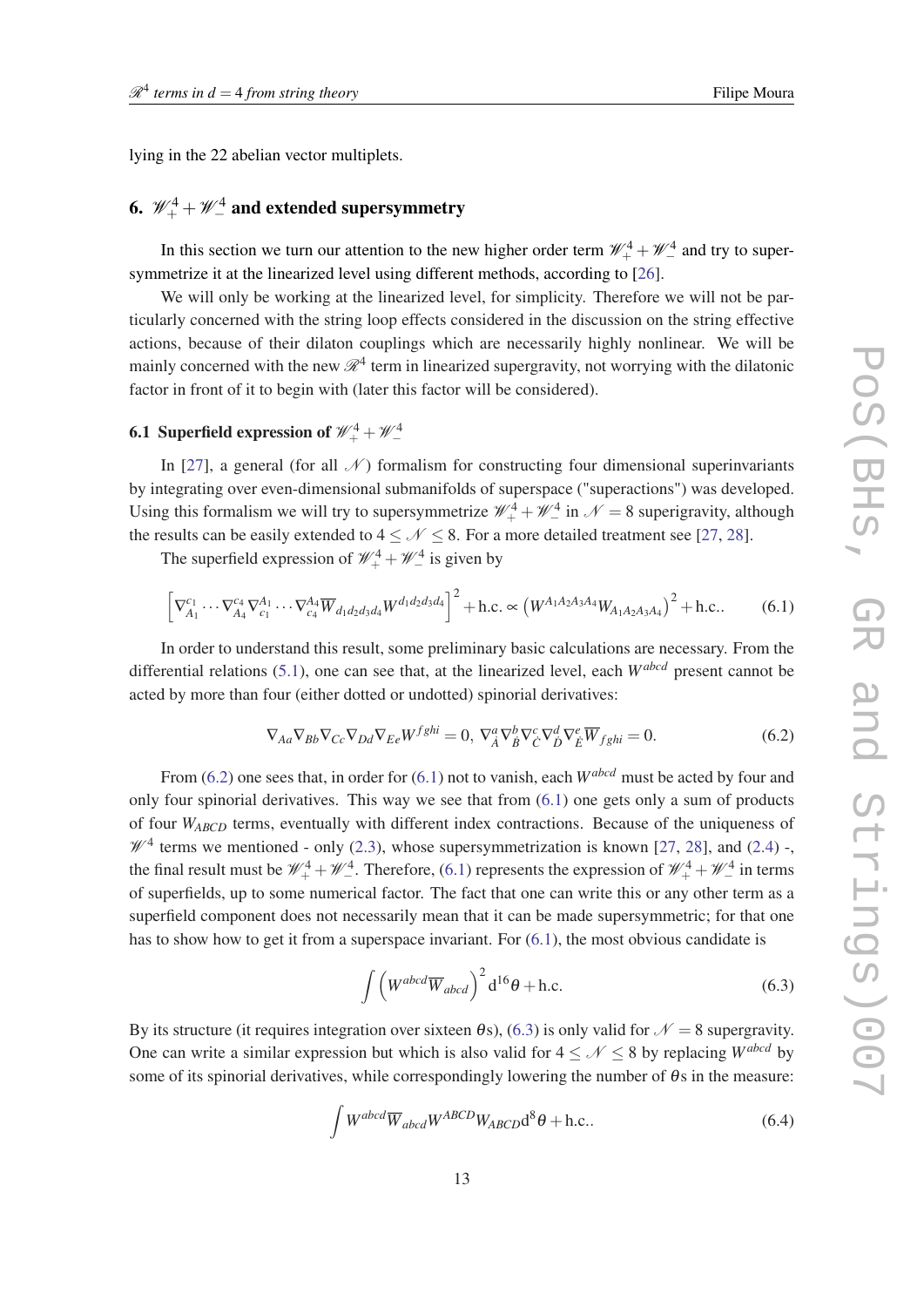<span id="page-13-0"></span>Although both [\(6.3\)](#page-12-0) and [\(6.4](#page-12-0)) are equivalent in  $\mathcal{N}=8$  as linearized component expansions (up to some different numerical factor), they represent two distinct expressions at the nonlinear level.

To verify if these expressions are supersymmetric, we recall that at  $\theta = 0$  the spinorial superderivatives equal the supersymmetry transformations:  $\nabla_{B_b} = Q_{B_b}$ ,  $\nabla^b_{\dot{B}} = Q^b_{\dot{B}}$ . Using ([5.1\)](#page-9-0), ([5.2\)](#page-9-0) and [\(5.4\)](#page-9-0), one can compute the supersymmetry variation of the result of the  $\theta$  integrations, which from  $(6.2)$  in both cases is uniquely given by  $(6.1)$ . This variation, at the linearized level, is

$$
\nabla_{\dot{A}}^{a} \left[ \left( W^{BCDE} W_{BCDE} \right)^{2} + \left( W^{\dot{B}\dot{C}\dot{D}\dot{E}} W_{\dot{B}\dot{C}\dot{D}\dot{E}} \right)^{2} \right]
$$
  
=  $-8i \nabla_{B\dot{A}} \left( W^{FGHI} W_{FGHI} W^{BCDE} W_{CDE}^{a} \right) + 16i W^{FGHI} \nabla_{B\dot{A}} \left( W_{FGHI} W^{BCDE} W_{CDE}^{a} \right).$  (6.5)

This supersymmetry transformation is not a total derivative and cannot be transformed into one. Therefore neither [\(6.3\)](#page-12-0) nor [\(6.4](#page-12-0)) represent a valid linearized superinvariant. This result is expected: it is just the confirmation of the prediction from [\[17](#page-19-0)] in  $\mathcal{N} = 8$  which, as we said, is not easy to circumvent. Also as we saw at the linearized level ([6.3](#page-12-0)) only gives  $\mathcal{W}_+^4 + \mathcal{W}_-^4$  and no other terms. If ([6.3\)](#page-12-0) were supersymmetric, this would mean  $\mathcal{W}_+^4 + \mathcal{W}_-^4$  was supersymmetric by itself, which would be bizarre since it does not represent a topological invariant in  $d = 4$ , like  $\mathcal{W}^2$  does. Therefore the supersymmetrization of  $\mathcal{W}_+^4 + \mathcal{W}_-^4$ , if it exists, must come in a different way.

#### 6.2 Attempts of supersymmetrization without changing the linearized Bianchi identities

We now try to find out possible ways of supersymmetrizing  $\mathcal{W}_+^4 + \mathcal{W}_-^4$  at the linearized level in  $N > 4$ ,  $d = 4$  supergravity in superspace. The known solution to the superspace Bianchi identities [[21\]](#page-19-0) (equivalent to the *x*-space supersymmetry transformations) is only valid on-shell for pure supergravity (without any kind of string corrections). In principle, in order to supersymmetrize a higher-order term term in the lagrangian one needs higher-order corrections to the superspace Bianchi identities (so one does to the *x*-space supersymmetry transformation laws), which should be of the same order in  $\alpha'$ . In this section we attempt to supersymmetrize ([2.4](#page-2-0)) assuming that the solution to the Bianchi identities for pure supergravity remains valid. This a matter of simplicity: the complete solution to the Bianchi identities involves, even without any  $\alpha'$  corrections, many nonlinear terms which we haven't considered [\[21](#page-19-0)]. The  $\alpha'$  corrections to the supersymmetry transformations are necessarily nonlinear and should affect and generate only nonlinear terms; it does not make sense to consider them if we are looking only for linearized superinvariants.

First we check if it is possible to make some change in  $(6.4)$  $(6.4)$  in order to make it supersymmetric. We notice that the result in (6.5) only tells us that ([6.4](#page-12-0)) is not supersymmetric by itself; it does not mean that it is not part of some superinvariant. In fact, maybe there exists some counterterm Γ which can be added to  $(6.4)$  $(6.4)$  $(6.4)$  in order to cancel the supersymmetry variation  $(6.5)$ , so that the sum of ([6.4\)](#page-12-0) and  $\Gamma$  is indeed supersymmetric. In order for  $\Gamma$  to exist, it must then satisfy, for some  $\Gamma^e_{A\dot{A}\dot{E}}$ ,

$$
\nabla_{\dot{E}}^{e} \left[ \left( W^{ABCD} W_{ABCD} \right)^{2} + \left( W^{\dot{A}\dot{B}\dot{C}\dot{D}} W_{\dot{A}\dot{B}\dot{C}\dot{D}} \right)^{2} + \Gamma \right] = \nabla^{A\dot{A}} \Gamma^{e}_{A\dot{A}\dot{E}}.
$$
 (6.6)

Together with (6.5) this is a very difficult differential equation, to which we did not find any solution in terms of known fields, both for  $\Gamma$  and  $\Gamma^e_{A\dot{A}\dot{E}}$ .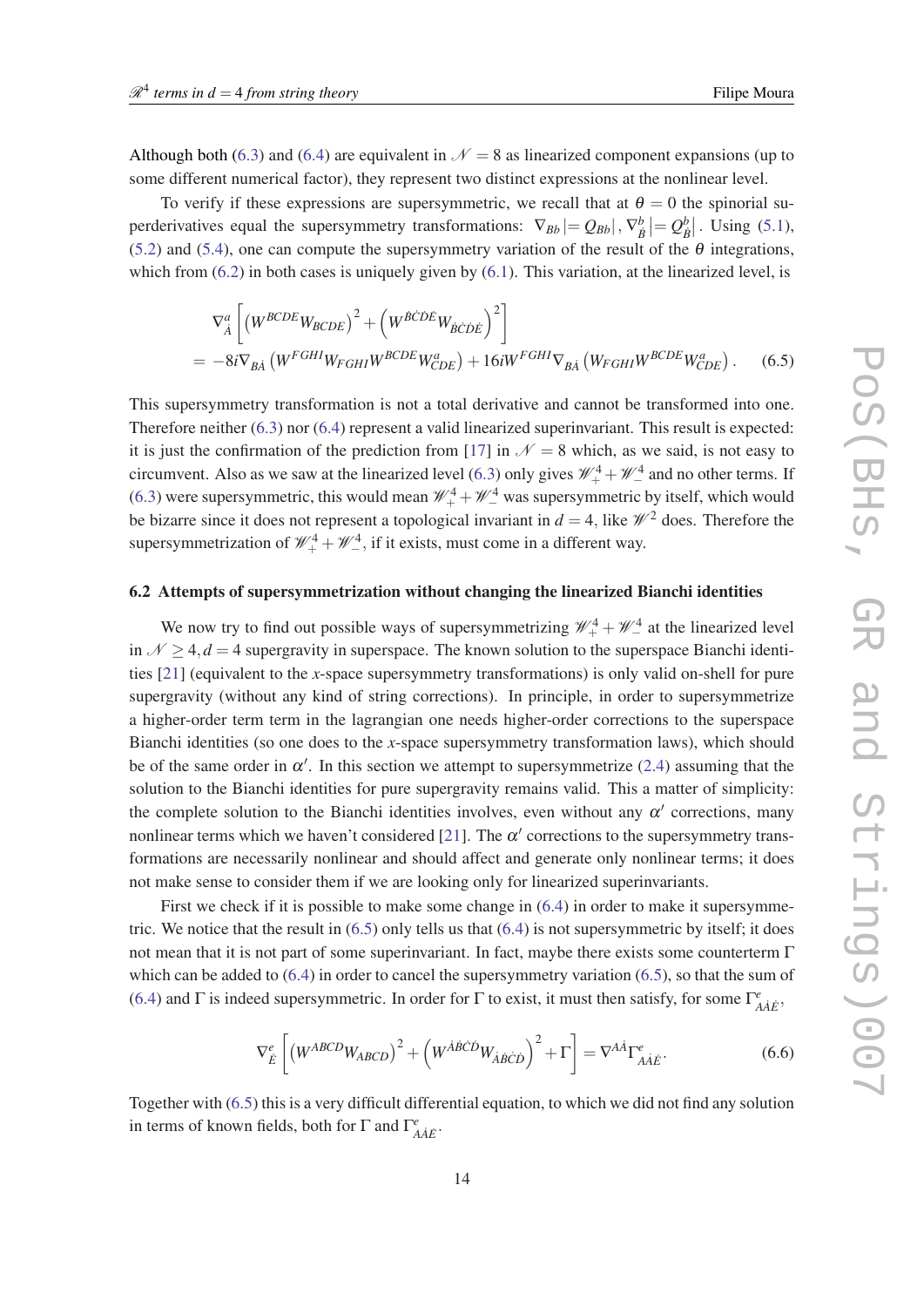The second possibility in order to try to cancel [\(6.5](#page-13-0)) is to multiply ([6.4](#page-12-0)) by some factors  $\Gamma, \overline{\Gamma}$ , such that the product is supersymmetric. In this case  $\Gamma$ ,  $\overline{\Gamma}$  must satisfy, for some  $\Gamma^e_{A\dot{A}\dot{E}}$ ,

$$
\nabla_{\dot{E}}^{e} \left[ \overline{\Gamma} \left( W^{ABCD} W_{ABCD} \right)^{2} + \Gamma \left( W^{\dot{A}\dot{B}\dot{C}\dot{D}} W_{\dot{A}\dot{B}\dot{C}\dot{D}} \right)^{2} \right] = \nabla^{A\dot{A}} \Gamma_{A\dot{A}\dot{E}}^{e}.
$$
\n(6.7)

The factors  $\Gamma$ ,  $\overline{\Gamma}$  must satisfy some restrictions, both by dimensional analysis (we want an  $\alpha'^3$  term) and by component analysis (we want to supersymmetrize  $\mathcal{W}_+^4 + \mathcal{W}_-^4$  in the Einstein frame [\(2.11](#page-3-0)) and ([2.12\)](#page-3-0), with a factor of  $exp(-4\phi)$  and at most some other scalar couplings resulting from the compactification from  $d = 10$ ). Therefore the only acceptable (and actually very natural) factors  $\Gamma$ ,  $\overline{\Gamma}$  are simply functions of  $W^{abcd}$ ,  $\overline{W}_{abcd}$ . In any case, again (6.7) is a very difficult differential equation, which we tried to solve in terms of each of the different known fields. We were not able to find any solution, both for  $\Gamma$ ,  $\overline{\Gamma}$  and  $\Gamma^e_{A\dot{A}\dot{E}}$ , as one can see by considering ([6.5\)](#page-13-0), which cannot be canceled simply by taking factors of  $W^{abcd}$ ,  $\overline{W}_{abcd}$ . Therefore one cannot supersymmetrize ([2.4](#page-2-0)) using only the linearized (on-shell) solution to the Bianchi identities in pure supergravity. This result is unexpected and is not a confirmation of the prediction from [\[17](#page-19-0)] in  $\mathcal{N} = 8$ , which applies to ([2.4](#page-2-0)) by itself and not when it is multiplied by a scalar factor. In the following subsection we will use the full nonlinear solution to the Bianchi identities, but still at  $\alpha' = 0$ .

### 6.3 Attempts of supersymmetrization with nonlinear  $\alpha' = 0$  Bianchi identities

The generic effective action [\(1.9\)](#page-2-0) has a series of terms which we designated by  $I_i(\widetilde{\mathscr{R}},\mathscr{M})$ . Some of these terms can be directly supersymmetrized: they constitute the "leading terms", each one of them corresponding to an independent superinvariant. The remaining terms are part of the supersymmetric completion of the leading ones.

In general it is very hard to determine the number of independent superinvariants. This problem becomes even more difficult in the presence of  $\alpha'$  correction terms, because one single superinvariant includes terms at different orders in  $\alpha'$ . For the complete supersymmetrization of a given higher-derivative term of a certain order in  $\alpha'$ , typically an infinite series of terms of arbitrarily high order in  $\alpha'$  shows up. This series may be truncated to the order in  $\alpha'$  in which one is working, but when supersymmetrizing the terms of higher order in  $\alpha'$  the contributions from the lower order terms must be considered. The reason is, of course, the  $\alpha'$  dependence of the supersymmetry transformations. This has been explicitly shown for [\(2.3\)](#page-2-0) and for  $\mathcal{N} = 1,2$  in [\[13](#page-19-0), [15](#page-19-0)]. At any given order in  $\alpha'$ , therefore, there are new leading terms (i.e. new superinvariants), and other terms which are part of superinvariants at the same order and at lower order.

Each time the supersymmetry transformation laws of single fields include linear terms, it should be possible to determine how to supersymmetrize an expression written only in terms of these fields already at the linearized level. A "leading term" of an independent superinvariant should then be invariant already at the linearized level. If this linearized supersymmetrization cannot be found for the term in question, but it still has to be made supersymmetric, it cannot be a "leading term", and must emerge only at the nonlinear level, as part of the supersymmetric completion of some other term. That must be the case of  $(2.4)$ , which we have tried to supersymmetrize directly at the linearized level and we did not succeed. For the remainder of this section we will examine that possibility.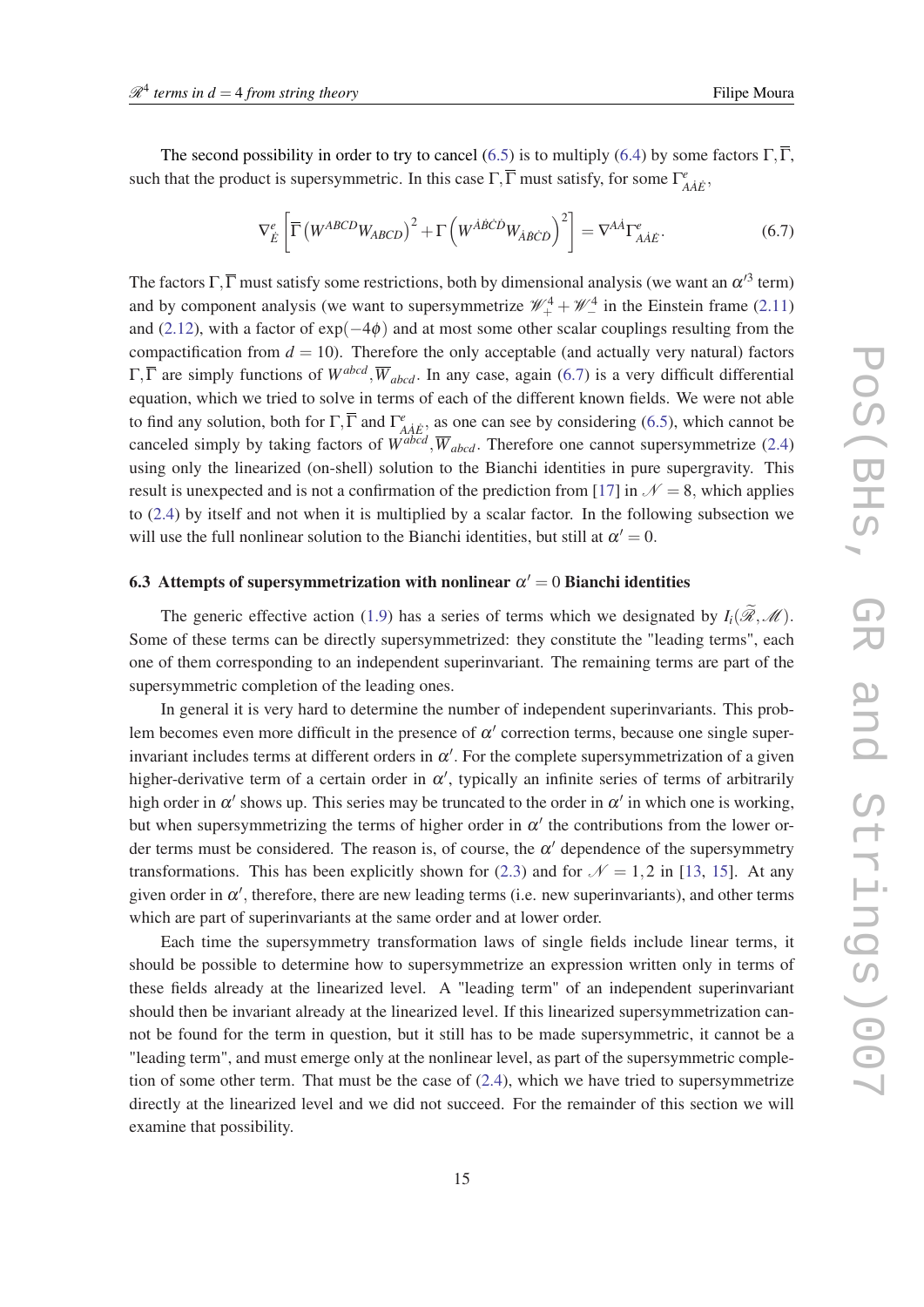<span id="page-15-0"></span>Since the  $\alpha'$  corrections necessarily introduce nonlinear terms in the supersymmetry transformations, and since one should not consider any higher order term before considering all the corresponding lower order terms, before looking for higher-order corrections to the supersymmetry transformations one should first look at their nonlinear  $\alpha' = 0$  terms. Here we will only be concerned with the nonlinear terms of the on-shell relations, i.e. of those relations which will probably acquire  $\alpha'$  corrections: [\(5.5](#page-9-0)), ([5.6](#page-9-0)) and ([5.10\)](#page-10-0).

The first two linearized equations, ([5.5](#page-9-0)) and ([5.6\)](#page-9-0), refer to the 70 scalar fields of  $\mathcal{N} = 8$ supergravity. As we mentioned, in the nonlinear theory these fields are given by the coset space  $E_{7(7)}/SU(8)$ ; they transform nonlinearly under  $E_{7(7)}$ , but they still transform linearly under SU(8) [[23\]](#page-19-0). On shell, in superspace, at order  $\alpha' = 0$ , going from the linearized to the full nonlinear theory corresponds to replacing the constraint "SU(8) curvature=0" by " $E_{7(7)}$  curvature=0". A complete treatment can be found in [\[21](#page-19-0)].

The superspace equation [\(5.10](#page-10-0)) reflects the linearized field equation of the scalar fields in  $4 < \mathcal{N} < 8$  supergravity, including the dilaton. For [\(1.9\)](#page-2-0) the complete dilaton equation is given by

$$
\nabla^2 \phi - \frac{1}{2} \sum_i e^{\frac{4}{2-d}(1+w_i)\phi} I_i(\widetilde{\mathcal{R}}, \mathcal{M}) = 0.
$$
 (6.8)

At order  $\alpha' = 0$ , among the terms  $I_i(\tilde{\mathcal{R}}, \mathcal{M})$  there should be those which contain field strengths corresponding to each of the vector fields present in the theory. Plus, still at order  $\alpha' = 0$  there are couplings of the scalars to fermions, which we never considered explicitly but must be reflected in their field equations. In that order in  $\alpha'$ , the  $\mathcal{N} = 8$  nonlinear version of ([5.10\)](#page-10-0), the field equation for the scalars, is given by [[21\]](#page-19-0)

$$
\nabla^{A\dot{A}}N_{A\dot{A}}^{abcd} = W_{ef}^{\dot{A}\dot{B}}W_{\dot{A}\dot{B}}^{abcdef} + 12W^{AB[ab}W_{AB}^{cd]} - \frac{2}{3}iW_{efg}^{\dot{A}}W^{A[abc}N_{A\dot{A}}^{d]efg} + \frac{i}{12}W_{efg}^{\dot{A}}W^{Aefg}N_{A\dot{A}}^{abcd} - \frac{3}{2}iW_{efg}^{\dot{A}}W^{Ae[ab}N_{A\dot{A}}^{cd]fg} + 4 - \text{fermion terms.}
$$
 (6.9)

As one can see, this expression does not contain any nonlinear term which is exclusively dependent on the Weyl tensor. As one can confirm in [\[21](#page-19-0)], the same is true for each of the differential relations considered in  $(5.1)$  and  $(5.2)$ . Therefore we cannot expect  $(2.4)$  $(2.4)$  $(2.4)$  to emerge from the nonlinear completion of some (necessarily  $\alpha'^3$ ) linearized superinvariant. One must really understand the  $\alpha'$ corrections to the Bianchi identities. Since these corrections are necessarily nonlinear, this means one cannot supersymmetrize [\(2.4\)](#page-2-0) at the linearized level at all. Here one must notice that never happened for the previously known higher-order terms, which all had its linearized superinvariant.

### 6.4 Corrections to the solution of the linearized Bianchi identities in  $\mathcal{N} \geq 4, d = 4$ superspace: some considerations

In each of the three effective actions [\(2.10](#page-3-0)), ([2.11\)](#page-3-0), [\(2.12](#page-3-0)), only the  $\mathcal{W}_+^2 \mathcal{W}_-^2$  term contains the transcendental coefficient  $\zeta(3)$ . This term must then have its own superinvariant, as no other term has such a coefficient. Therefore the changes in the supersymmetry transformation laws the other terms generate do not have such a coefficient and could not, by themselves, cancel the supersymmetry variation of [\(2.3\)](#page-2-0).

Since the numerical coefficient in front of  $\mathcal{W}^2$  in the  $d = 4$  effective actions [\(2.11\)](#page-3-0) and [\(2.12](#page-3-0)) is not transcendental, this term may eventually not need its own superinvariant and be part of some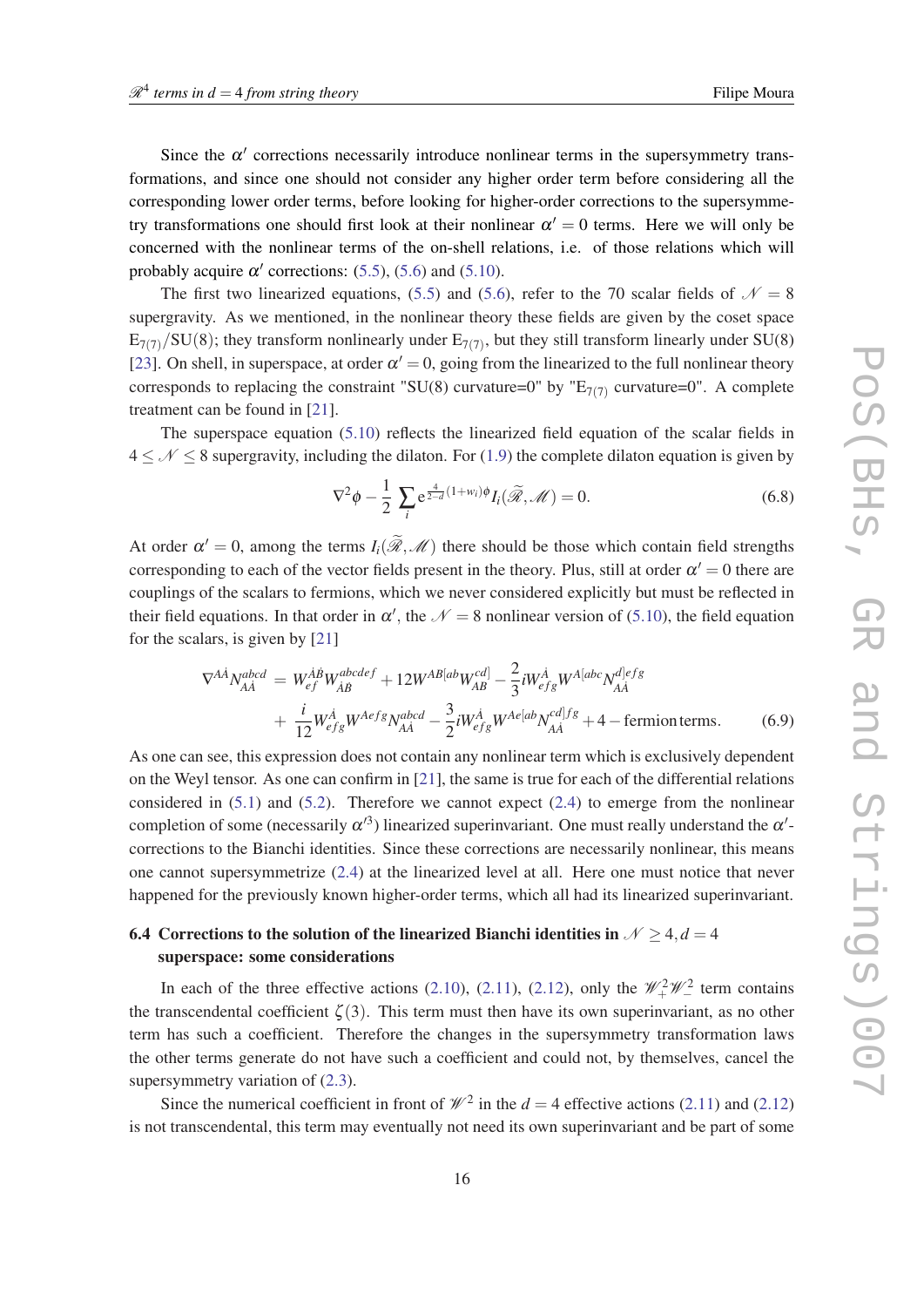<span id="page-16-0"></span>other superinvariant, with a different leading bosonic term, maybe even of a lower order in  $\alpha'$ , being related to  $\mathcal{W}^2$  by an  $\alpha'$ -dependent supersymmetry transformation. But even if such relation is valid in  $d = 4$ , that does not mean at all it should keep being valid in  $d = 10$ .

One can try to generate a higher-order (in  $\alpha'$ ) term from a lower-order higher derivative superinvariant; maybe the higher-order term would lie on the orbit of its supersymmetry transformations. But in order to generate the higher-order term this way, one obviously needs to know the  $\alpha'$ -corrected supersymmetry transformation laws.

One possibility would be to see if [\(2.4](#page-2-0)) could be obtained from the supersymmetrization of the  $\mathcal{R}^2$  term, of order  $\alpha'$ . But this term does not come from type II theories, which only admit  $\alpha'^3$ corrections and higher; it only comes from the heterotic theories. Therefore a  $\mathcal{R}^2$  term must only be present as a correction to  $\mathcal{N} = 4$  supergravity: it can also be written as an  $\mathcal{N} = 8$  invariant, but in this case its stringy origin is not so obvious. Indeed,  $\mathcal{R}^2$  terms show up from the  $\mathcal{R}^4$  terms we are considering when we compactify string theory on a Calabi-Yau manifold [\[6\]](#page-18-0), but for the moment we are only considering toroidal compactifications with maximal  $d = 4$  supersymmetry.

There are other different terms one can consider. For instance, when going from the string frame ([1.8](#page-2-0)) to the Einstein frame ([1.9](#page-2-0)) with [\(1.7\)](#page-1-0), one gets from a polynomial of the Riemann tensor a dilaton coupling and powers of derivatives of  $\phi$ . The  $\alpha'^3$  effective action should contain, besides ([2.3\)](#page-2-0) and [\(2.4](#page-2-0)), the terms  $((\nabla^{\mu}\nabla^{\nu}\phi)(\nabla_{\mu}\nabla_{\nu}\phi))^2$ ,  $(\nabla^{\mu}\nabla^{\nu}\phi)(\nabla_{\mu}\nabla_{\nu}\phi)(\nabla^2\phi)^2$  and  $(\nabla^2\phi)^4$ . One therefore may expect the supersymmetrization of the higher derivative term  $I(\mathcal{R})$  (which in the case we are interested includes  $\mathcal{W}_+^4 + \mathcal{W}_-^4$ ) to lie in the orbit of some power of  $\nabla^2 \phi$  or some other superinvariant of lower order in  $\alpha'$ , so that one term may result from the other via an  $\alpha'$  dependent supersymmetry transformation. If that is the case, one needs to find the  $\alpha'$  corrections to the (onshell) solution of the Bianchi identities, namely to the nonlinear versions of [\(5.5\)](#page-9-0), [\(5.6](#page-9-0)) and [\(5.10\)](#page-10-0).

Let's take for example the nonlinear dilaton field equation. Considering the pure gravitational  $\alpha'$  corrections expressed in the effective actions [\(2.10](#page-3-0)), ([2.11\)](#page-3-0), [\(2.12](#page-3-0)), we are able to "guess" the expected corrections to ([6.9\)](#page-15-0), knowing the field content of *Wabcd* and its derivatives. Neglecting for the moment the numerical coefficients, one can see that some of the expected corrections to ([6.9](#page-15-0)) (only the purely gravitational ones, i.e. those depending only on the Weyl tensor) are of the form

$$
\nabla^{AA} N_{A\dot{A}}^{abcd} \Big|_{\alpha' + \alpha'^3} \propto \alpha' W^{abcd} \left[ W^{ABCD} W_{ABCD} + W^{\dot{A}\dot{B}\dot{C}\dot{D}} W_{\dot{A}\dot{B}\dot{C}\dot{D}} \right] + \alpha'^3 W^{abcd} \left[ \left( W^{ABCD} W_{ABCD} \right)^2 + \left( W^{\dot{A}\dot{B}\dot{C}\dot{D}} W_{\dot{A}\dot{B}\dot{C}\dot{D}} \right)^2 + \left( W^{ABCD} W_{ABCD} \right) \left( W^{\dot{A}\dot{B}\dot{C}\dot{D}} W_{\dot{A}\dot{B}\dot{C}\dot{D}} \right) \right] + \dots
$$
 (6.10)

Of course this equation must be completed with other contributions, which may be derived, includ-ing the numerical coefficients, ([2.11\)](#page-3-0) and ([2.12](#page-3-0)), once they are completed with the other leading  $\alpha'$ corrections which do not depend only on the Riemann tensor.

It remains to be seen how are these corrections compatible with the superspace Bianchi identities. This would allow us to determine the  $\alpha'$  corrections one needs to introduce in the other superspace field equations in order to the superspace Bianchi identities remain valid to this order in  $\alpha'$ . This is a technically very complicated problem which we are not addressing here.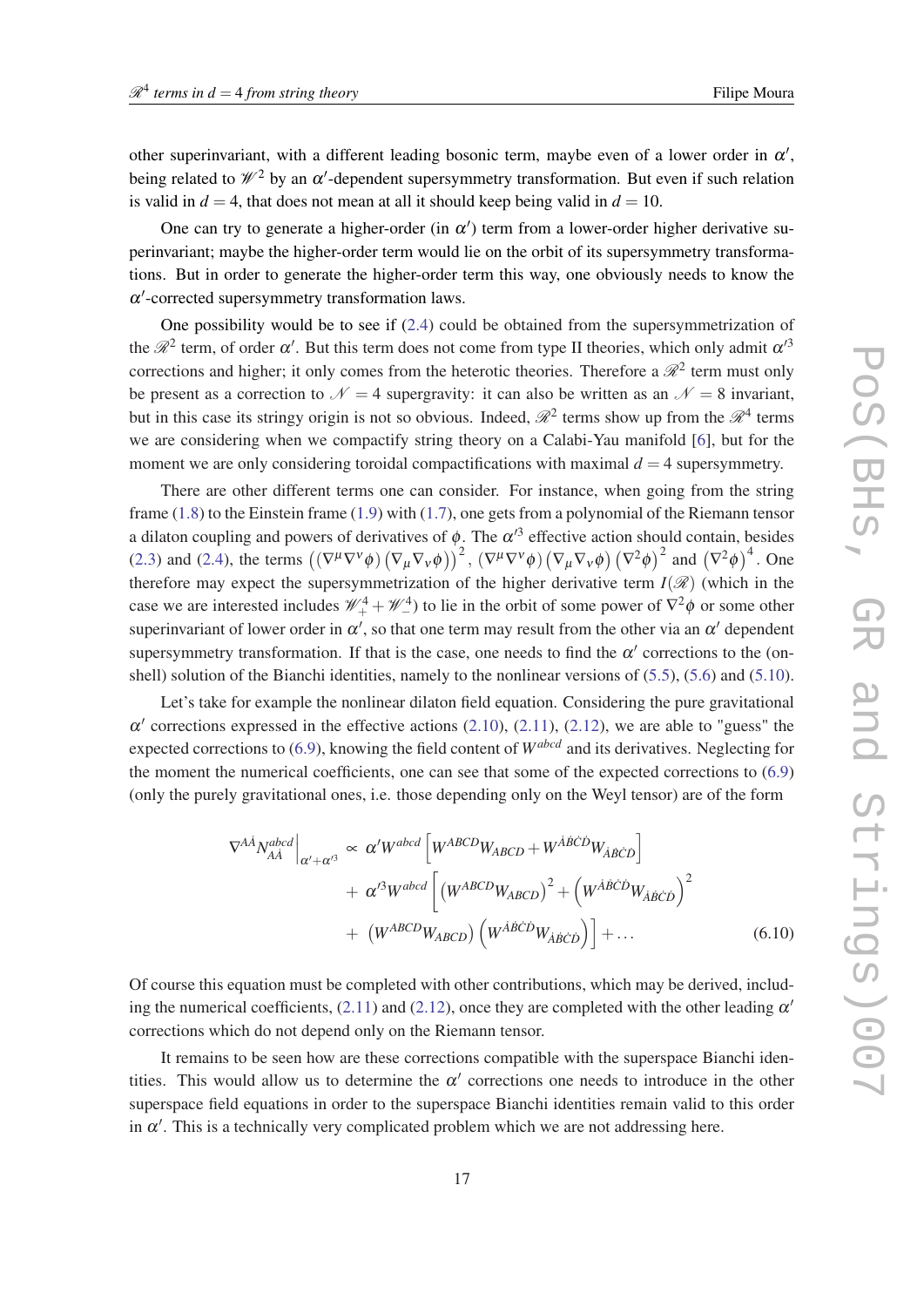### 7. Conclusions

We showed in [[10\]](#page-19-0) that type IIA and heterotic string theories predict the term  $\mathcal{W}_+^4 + \mathcal{W}_-^4$  to show up at one loop when compactified to four dimensions. Nonetheless, an older article [\[17](#page-19-0)] stated that this term, by itself, simply could not be made supersymmetric in  $d = 4$ . We worked out its  $N = 1$  supersymmetrization, by coupling it to a chiral multiplet.

In [\[26](#page-19-0)] we considered the more complicated problem of its  $\mathcal{N} = 8$  supersymmetrization. We obtained the superfield expression of that term, given by [\(6.1](#page-12-0)), and we have shown that expression indeed was not part of a superinvariant. Since that term in  $d = 10$  should come coupled to a dilaton, and it may acquire other scalar couplings after compactification to  $d = 4$ , in order to try to circumvent the argument of [[17\]](#page-19-0) we tried to construct a superinvariant which included this term, together with a proper scalar coupling, in general  $4 \leq \mathcal{N} \leq 8$  superspace. We concluded that the supersymmetrization of this term at the linearized level, by itself, cannot be achieved, something which was always possible for the previously known higher-derivative string corrections.

We proposed some changes to the on-shell solution to the superspace Bianchi identities in order to include the lowest order  $\alpha'$ -corrections. We did not present the whole set of possible  $\alpha'$ corrections to the Bianchi identities nor we tried to solve them in order to check the consistency of these corrections and to determine their coefficients.

As we mentioned before, the "no-go theorem" for the supersymmetrization of ([2.4](#page-2-0)) given in [[17\]](#page-19-0) is based on  $\mathcal{N} = 1$  chirality arguments. In order to circumvent these arguments, a reasonable possibility is to try to construct a superinvariant which violates the U(1) symmetry or (for  $N > 1$ ) some of the *R*-symmetry. But the superfield expression corresponding to [\(2.4\)](#page-2-0) given by ([6.1](#page-12-0)) is even U(1)-symmetric, as  $W_{ABCD}$  is U(1)-invariant. (This is more clearly derived in  $\mathcal{N} = 1$  super-space [\[10](#page-19-0)], but it is easily understood if one thinks that from ([5.7\)](#page-9-0)  $W_{ABCD}$  is a component of the Riemann tensor.) The best one can aim at is to break U(1) or part of the SU( $\mathcal N$ ) by taking a diffe-rent integration measure, as suggested in [[27\]](#page-19-0) and as we tried with [\(6.4\)](#page-12-0). In  $\mathcal{N} = 8$  superspace one can keep trying extra couplings of the scalar superfields *Wabcd* combined with different nonstandard integration measures. But it is easier if we are allowed to consider other multiplets than the gravitational, whose couplings automatically violate U(1). That is not possible in  $\mathcal{N} = 8$  supergravity, both because there are no other multiplets than the gravitational to consider, and because the extra U(1) symmetry does not exist. We recall that  $\mathcal{N}$  < 6 theories have a U( $\mathcal{N}$ ) symmetry, which is split into SU( $\mathcal{N}$ ) ⊗U(1), but the more restrictive  $\mathcal{N} = 8$  theory has originally only an SU(8) symmetry. This may be part of the origin of all the difficulties we faced when trying to supersymmetrize [\(2.4\)](#page-2-0) in  $\mathcal{N} = 8$ .

But the main obstruction to this supersymmetrization is that, opposite to  $\mathcal{W}_+^2 \mathcal{W}_-^2$ , the term *W*<sup>4</sup> + *W*<sup>4</sup> does not seem to be compatible with the full *R*−symmetry group SU(8). In ref. [[29\]](#page-19-0), a complete study has been made of all possible higher-order terms in  $\mathcal{N} = 8$  supergravity, necessarily compatible with SU(8), and ([2.4\)](#page-2-0) does not appear in the list of possible terms.

Indeed, as we saw in the discussion of section [5.2](#page-10-0), only the local symmetry group of the moduli space of compactified string theories should be preserved by the four dimensional perturbative string corrections. As we saw, for  $\mathbb{T}^6$  compactifications of type II superstrings this group is given by SO(6) ⊗SO(6) ~ SU(4) ⊗SU(4), which is a subgroup of SU(8). Most probably the perturbative string correction term  $\mathcal{W}_+^4 + \mathcal{W}_-^4$  only has this SU(4)  $\otimes$  SU(4) symmetry. If that is the case,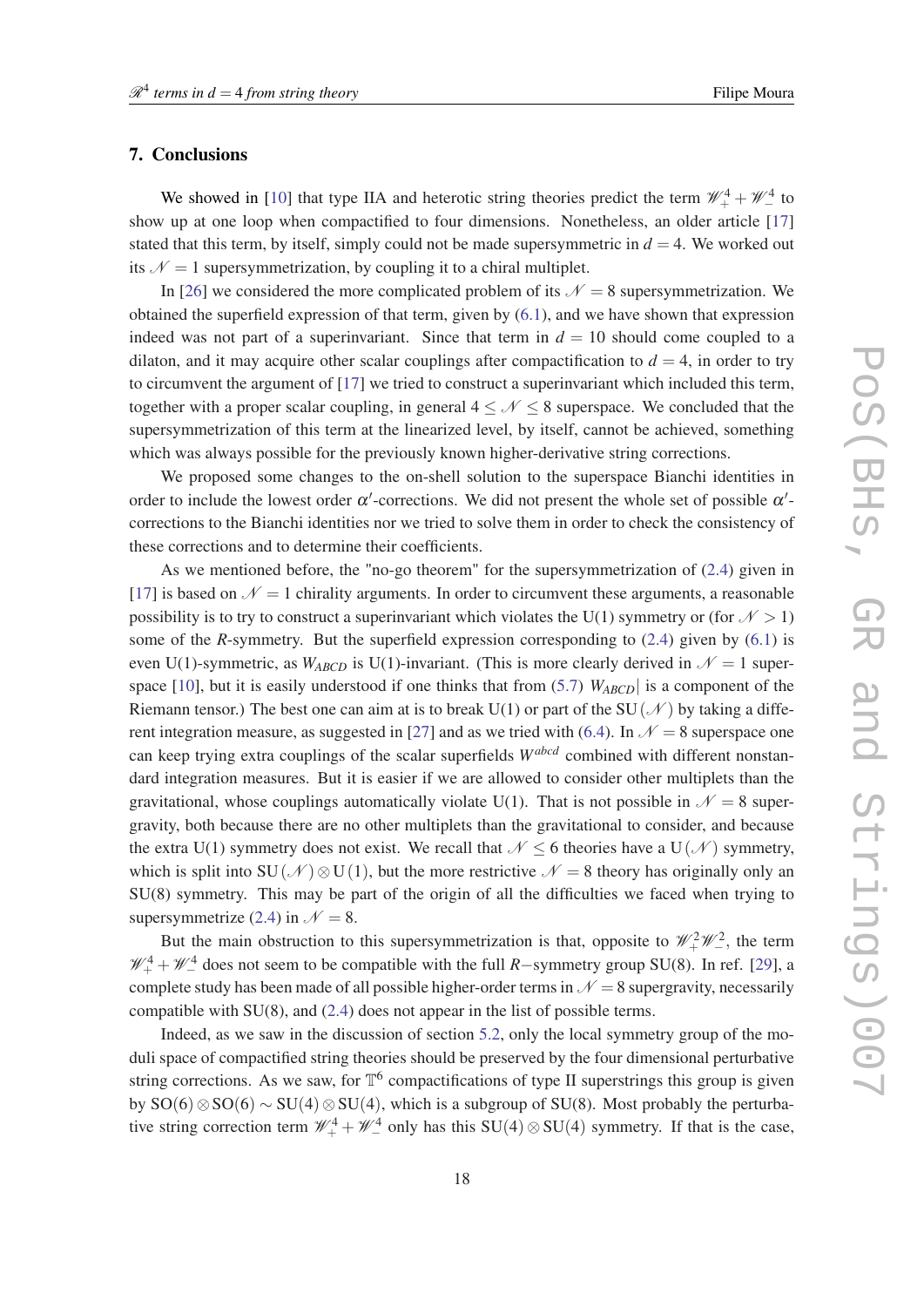<span id="page-18-0"></span>in order to supersymmetrize this term besides the supergravity multiplet one must also consider *U*−duality multiplets [[30\]](#page-19-0), with massive string states and nonperturbative states. These would be the contributions we were missing.

But in conventional extended superspace one cannot simply write down a superinvariant that does not preserve the SU( $N$ ) *R*−symmetry, which is part of the structure group. One can only consider higher order corrections to the Bianchi identities which preserve  $SU(\mathcal{N})$ , like the ones from [\(6.10](#page-16-0)), but these corrections would not be able to supersymmetrize ([2.4](#page-2-0)).  $\mathcal{N} = 8$  supersymmetrization of this term would then be impossible; the only possible supersymmetrizations would be at lower  $N$ , eventually consider *U* $-$ duality multiplets. If that is the case, in order to supersymmetrize this term besides the supergravity multiplet one must introduce *U*−duality multiplets, with massive string states and nonperturbative states. The fact that one cannot supersymmetrize in  $\mathcal{N} = 8$  a term which string theory requires to be supersymmetric, together with the fact that one needs to consider nonperturbative states (from *U*−duality multiplets) in order to understand a perturbative contribution may be seen as indirect evidence that  $\mathcal{N} = 8$  supergravity is indeed in the swampland, as proposed in [[31\]](#page-19-0). This is a very fundamental topic of study, together with the recent claims of possible finiteness of  $\mathcal{N} = 8$  supergravity. Plus, as we concluded from our analysis of the dimensional reduction of order  $\alpha'^3$  gravitational effective actions, the new  $\mathcal{R}^4$  term ([2.4](#page-2-0)) has its origin in the dimensional reduction of the corresponding term in M-theory, a theory of which there is still a lot to be understood. We believe therefore that the complete study of this term and its supersymmetrization deserves further study.

#### References

- [1] K. Peeters, P. Vanhove and A. Westerberg, *Supersymmetric higher-derivative actions in ten and eleven dimensions, the associated superalgebras and their formulation in superspace*, Class. Quant. Grav. 18 (2001) 843 [arXiv:hep-th/0010167].
- [2] A. A. Tseytlin, *Heterotic type I superstring duality and low-energy effective actions*, Nucl. Phys. B467 (1996) 383 [arXiv:hep-th/9512081].
- [3] M. de Roo, H. Suelmann and A. Wiedemann, *The supersymmetric effective action of the heterotic string in ten-dimensions*, Nucl. Phys. B405 (1993) 326 [arXiv:hep-th/9210099].
- [4] D. Gross and E. Witten, *Superstring modifications of Einstein's equations*, Nucl. Phys. B277 (1986) 1.
- [5] M. T. Grisaru, A. E. M. van de Ven and D. Zanon, *Four loop beta function for the*  $N = 1$  *and*  $N = 2$ *supersymmetric nonlinear sigma model in two dimensions*, Phys. Lett. B173 (1986) 423.
- [6] I. Antoniadis, S. Ferrara, R. Minasian and K. S. Narain,  $\mathcal{R}^4$  couplings in M- and type II theories on *Calabi-Yau spaces*, Nucl. Phys. B507 (1997) 571 [arXiv:hep-th/9707013].
- [7] R. Penrose and W. Rindler, *Spinors and Space-Time: Volume 1, Two-Spinor Calculus and Relativistic Fields*, Cambridge University Press (1987).
- [8] F. Moura, *Four dimensional*  $\mathcal{R}^4$  *superinvariants through gauge completion*, J. High Energy Phys. 0208 (2002) 038 [arXiv:hep-th/0206119].
- [9] S. A. Fulling, R. C. King, B. G. Wybourne and C. J. Cummins, *Normal forms for tensor polynomials. 1: The Riemann tensor*, Class. Quant. Grav. 9 (1992) 1151.